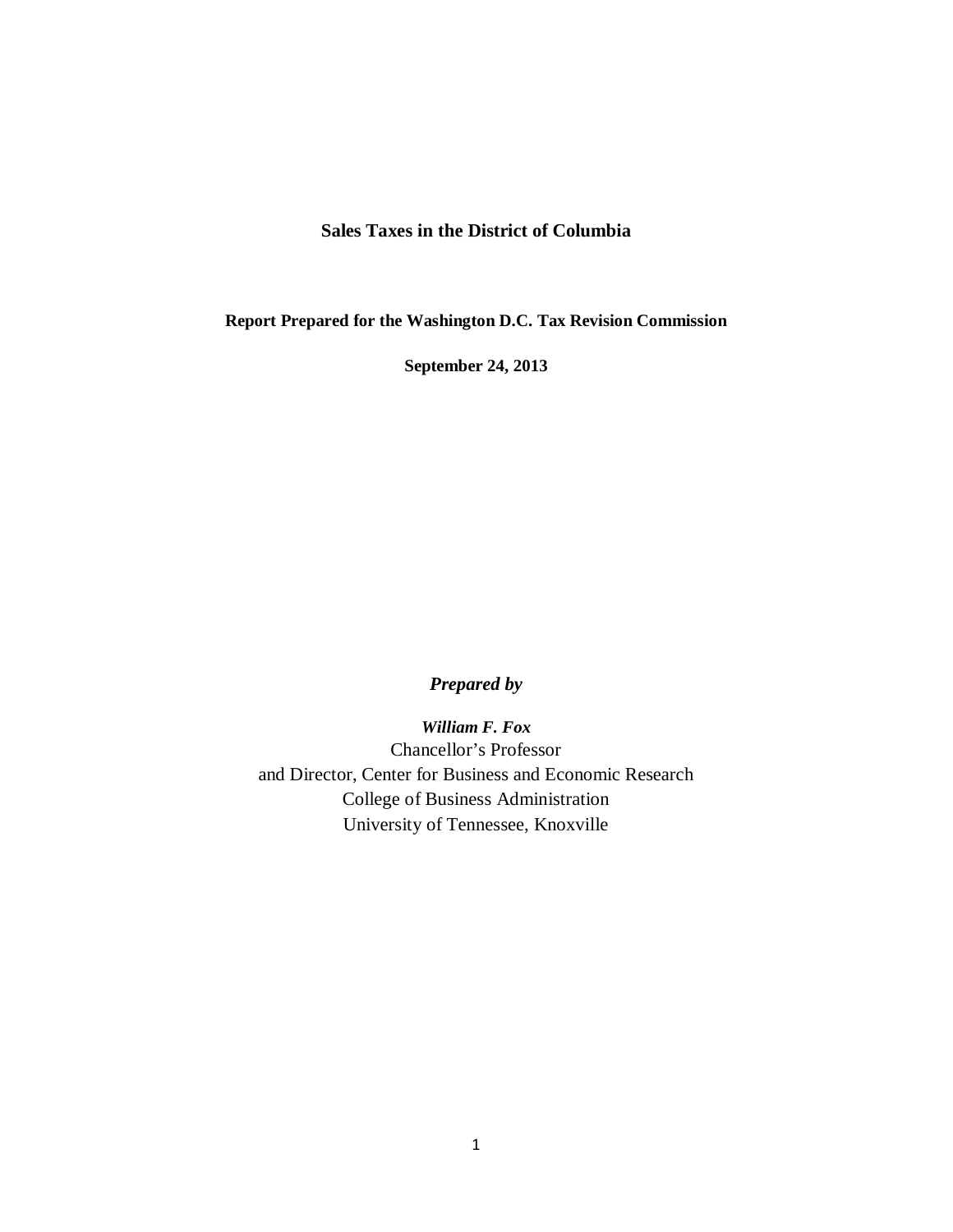## **Table of Contents**

|                  | Limit effects of taxes on the location of production and sales13 |  |
|------------------|------------------------------------------------------------------|--|
|                  |                                                                  |  |
|                  |                                                                  |  |
|                  |                                                                  |  |
|                  |                                                                  |  |
|                  |                                                                  |  |
|                  |                                                                  |  |
|                  |                                                                  |  |
| 3.               |                                                                  |  |
|                  |                                                                  |  |
|                  |                                                                  |  |
|                  |                                                                  |  |
|                  |                                                                  |  |
|                  |                                                                  |  |
|                  |                                                                  |  |
| $\overline{4}$ . |                                                                  |  |
|                  |                                                                  |  |
|                  |                                                                  |  |
| 5 <sub>1</sub>   |                                                                  |  |
|                  |                                                                  |  |
|                  |                                                                  |  |
|                  |                                                                  |  |
| 6.               |                                                                  |  |
| 7.               |                                                                  |  |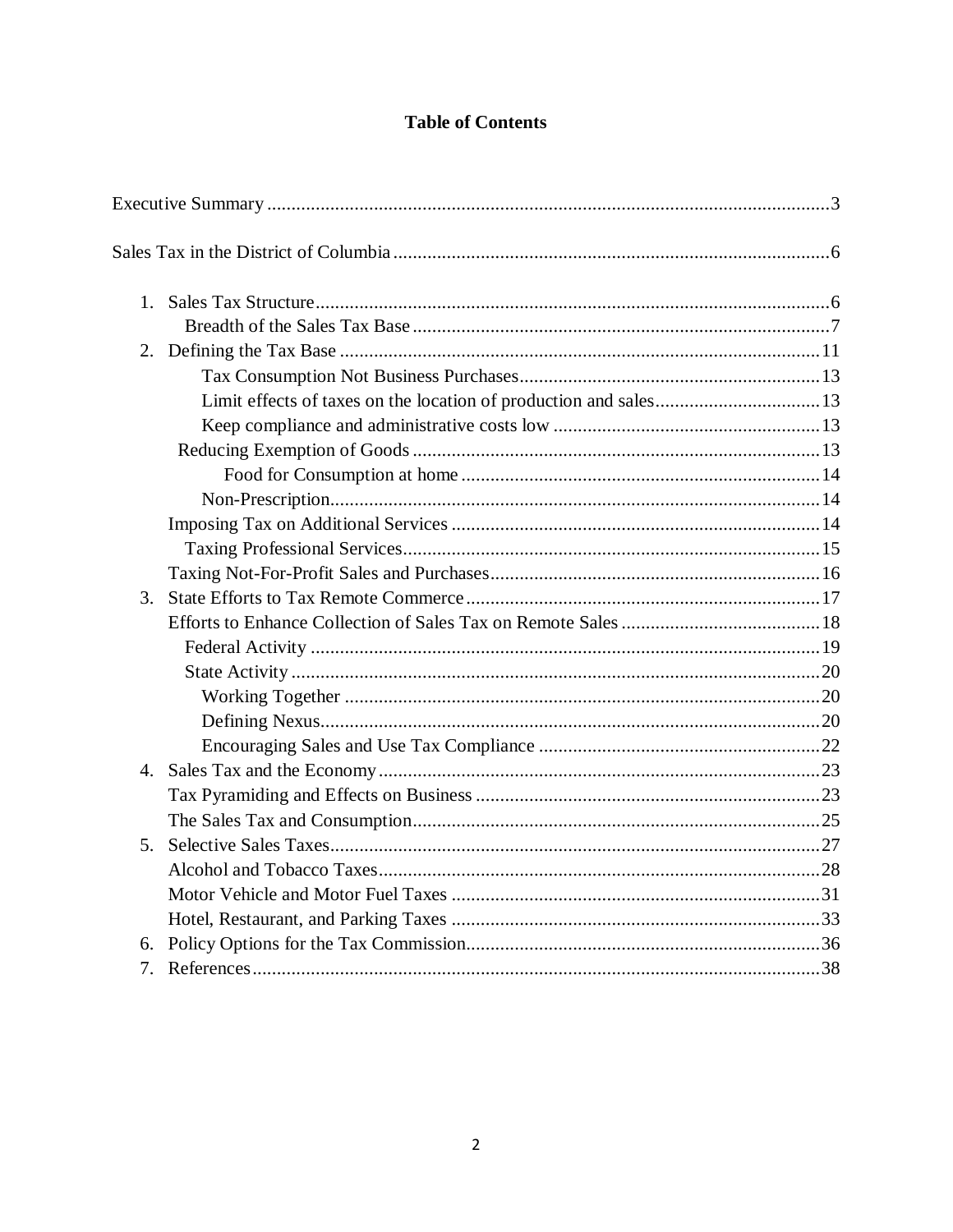#### **Executive Summary**

The District of Columbia levies a general sales tax at a 5.75 percent rate. Forty-five states and local governments in 35 states also impose general sales taxes. States' sales tax rates range from a low of 2.9 percent in Colorado to a high of 7.5 percent in California. Local sales tax rates cause the combined rate to reach above 10 percent in some places with the highest average rate of 9.45 percent in Tennessee. The District's rate is lower than the median state's 6.85 percent combined state and local rate and the combined state and local rate in place in Northern Virginia and the 6.0 percent state rate in Maryland.

The taxable base determines the character of every tax. Economists evaluate sales taxes as levies on consumption. Thus, the goal is to convert a tax on transactions to a tax on consumption through a series of exemptions and deductions. A broad consumption tax would be imposed on all household purchases, regardless how acquired, and would not be imposed on any purchases made by business. Thus, consumers would pay the tax whether purchased online or in stores and whether purchased from for profit or not-for-profit firms. DC's and all states' tax bases differ dramatically from this standard for a variety of administrative, fairness, economic efficiency and other reasons. For example, determination of when a purchase is actually for business production is very difficult. Further, governments are likely to adopt somewhat different sales taxes because of the economic environment within which they operate and the importance they place on theses various goals.

Sales tax structures differ widely across the states and the District, though precise comparisons are difficult to make. Some states, such as Hawaii and New Mexico tax a relatively wide share of the economy. Many mid-Atlantic and New England states, such as New York and New Jersey, tax a relatively narrow set of transactions. Maryland and Virginia also have narrow tax bases. Some of the differences across states arise in the taxation of goods and particularly whether food for consumption at home, non-prescription drugs, and clothing are generally taxed. The District of Columbia's sales tax is levied on the sale of most goods, though approximately 38 exemptions have been enacted. Many of these exemptions are for purchases by governments and businesses. Taxation of services also accounts for much of the differences. Hawaii taxes 160 of 168 identified services while Colorado only taxes 15 services. The District taxes 73 of the services, above the median state which taxes approximately 50 services and many more than Maryland and Virginia, which both tax relatively few services. Overall, the District of Columbia's base is 34.4 percent of personal income, which is a little larger than the average states' 32.8 percent, suggesting a somewhat broader base than national norms. Both Virginia and Maryland have narrower sales tax bases than the District, as do most other nearby and eastern states.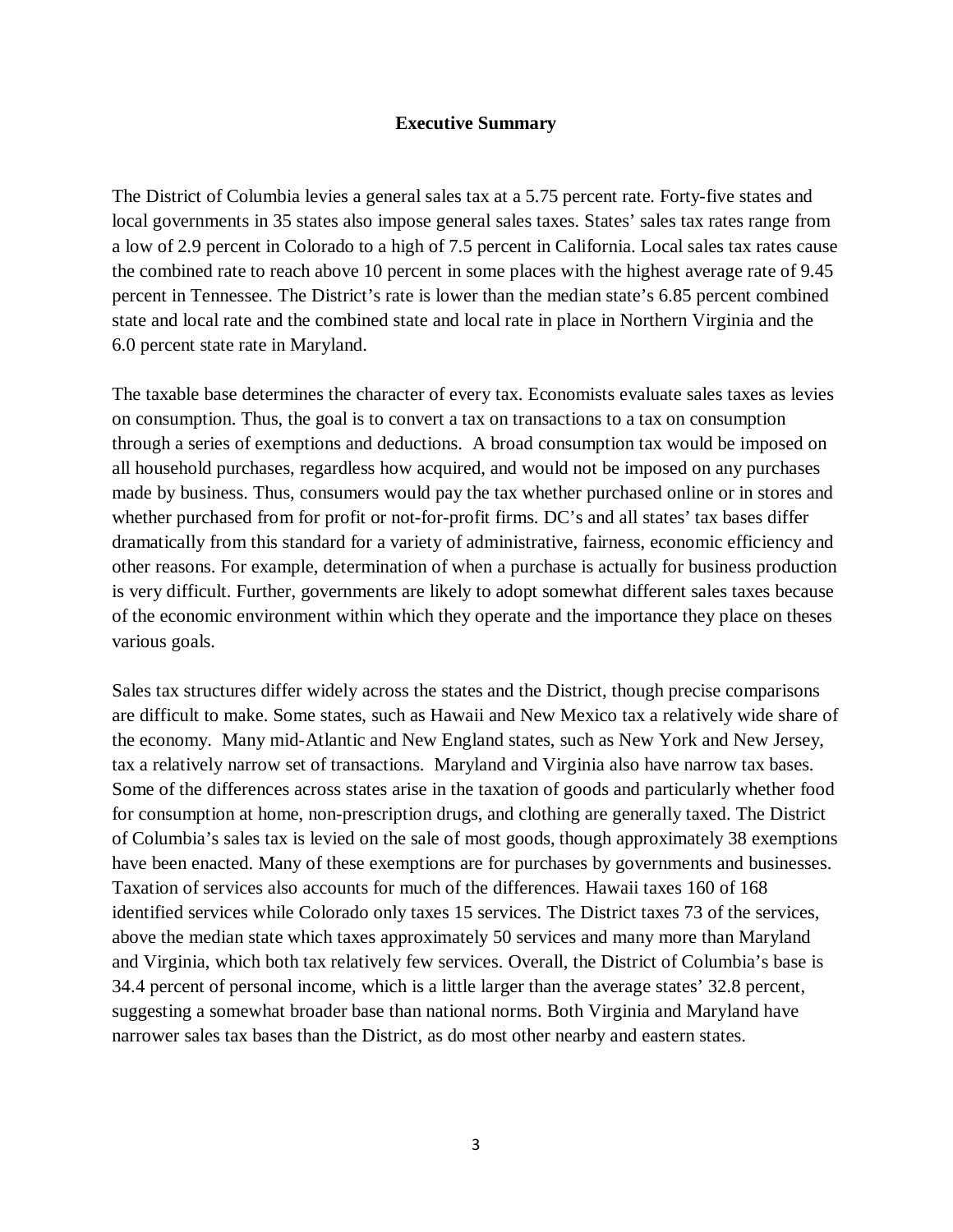Some basic principles should drive any reforms of DC's sales tax. Decisions on the best tax structure for the District require judgment since there is no one size fits all approach. Choices on changes in the base should be made after consideration of (a) the compliance and administration costs for collection, (b) the implications for health of the D.C. economy, (c) fairness of the tax system, and (d) level of revenues and revenue growth over time. A number of benefits can be expected from keeping the base on consumer goods and services very broad, which is achieved by limiting exemptions for consumer goods and expanding the base to additional services. The broad base permits a low rate for any given amount of revenue to be raised. Low rates reduce the incentives to purchase currently untaxed goods and services and to find ways to purchase items outside the district to evade tax. A broad base spreads the tax burden more evenly across all consumption making the tax liability fairer across taxpayers. But, the District cannot impose a consumption tax in a vacuum. Taxing some goods and services that are not taxed by neighbors or that can be easily purchased over the Internet can harm the DC economy as people purchase from other states or remotely.

A series of policy changes that the Tax Commission could consider for the District's sales tax base include:

#### **Taxation of Goods**

- 1. Limit the set of new exemptions for consumer goods.
- 2. Impose the tax on currently not taxed consumer goods such as food for consumption at home and non-prescription drugs.
- 3. Seek business purchases to exempt.

#### **Taxation of Services**

Identify currently untaxed consumer services that could be included in the tax base such as:

- o Construction contractors
- o Carpentry and other construction related services
- o Storage of household goods
- o Mini-storage
- o Water for consumption at home
- o Barber and beautician services
- o Carpet and upholstery cleaning
- o Health clubs and tanning studios
- o Carwashes
- o Bowling alleys and billiard parlors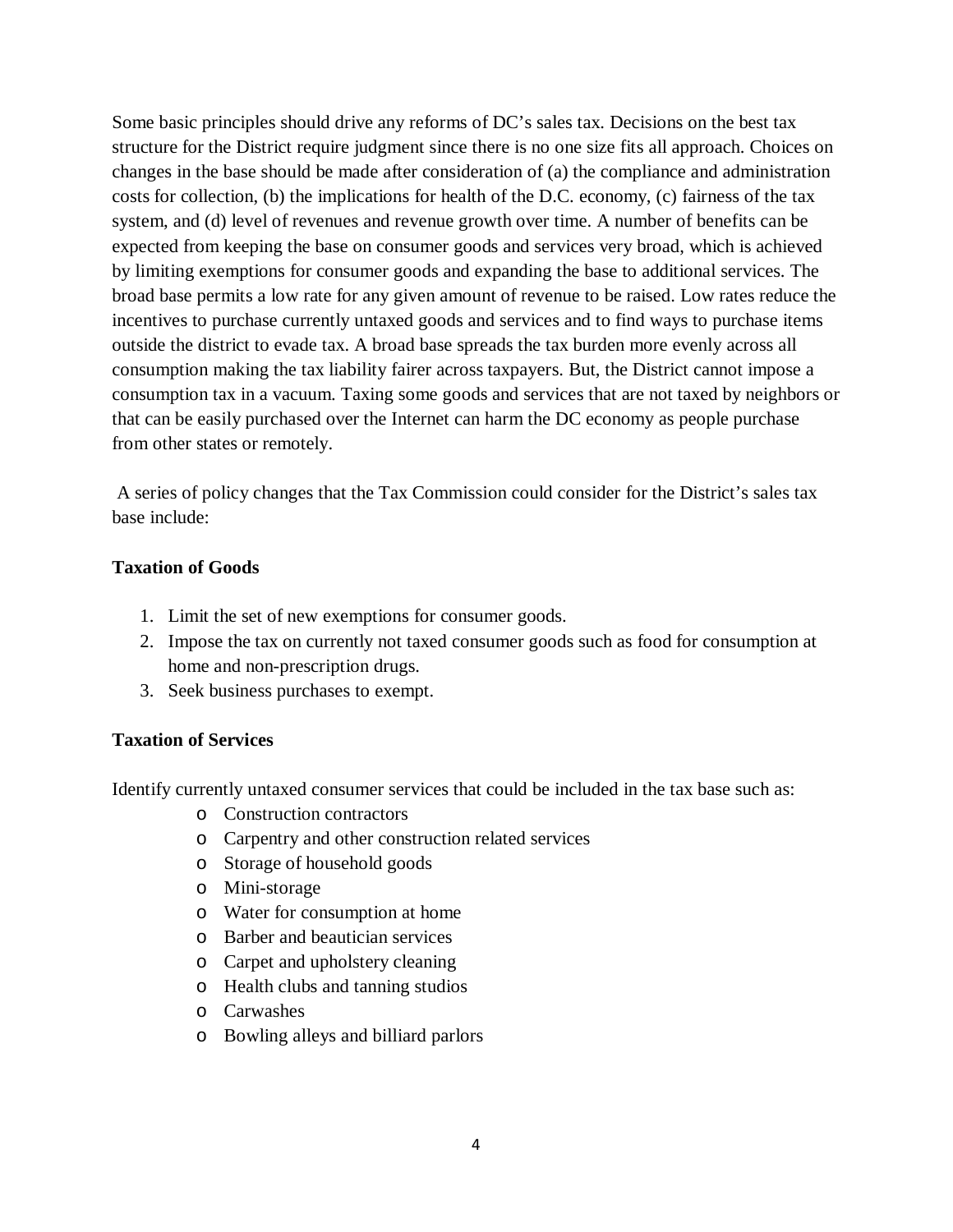#### **Taxation of Remote Sales**

Significant improvements in the District's ability to collect tax on remote sales await Congressional action. Congress can regulate interstate commerce, so it can enact legislation that allows states to require remote firms to collect the tax. Steps the District can consider in the interim include:

- 1. Support passage of the Marketplace Fairness Act, the federal law allowing states to require remote firms to collect their sales tax.
- 2. Become a full member of the Streamlined Sales and Use Tax Agreement to support reform and ultimately allow the District to implement the Marketplace Fairness Act.
- 3. Add a line to the personal income tax return allowing residents to easily remit their use tax obligations.
- 4. Expand the definition of nexus using approaches such as click through nexus.

## **Excise Taxes**

The District's overall taxation of alcohol and tobacco is generally high on the standards of neighboring states and often relative to many other states. DC has limited capacity to raise rates on hotel rooms, restaurant purchases and parking given that rates are generally high relative to neighboring states.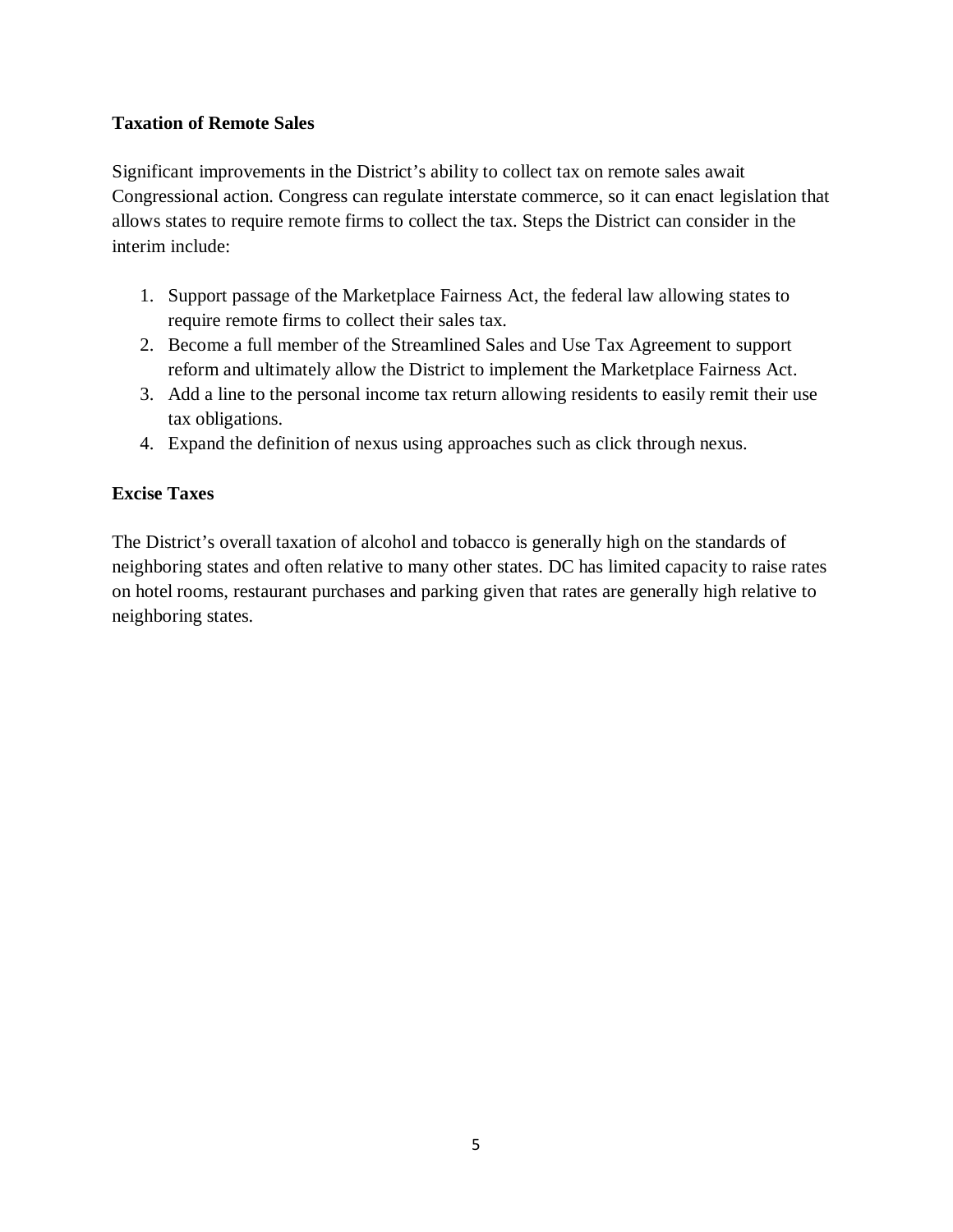## **Sales Taxes in the District of Columbia by William F. Fox[1](#page-5-0) University of Tennessee, Knoxville September 24, 2013**

This report to the Washington D.C. Tax Revision Commission investigates four key aspects of the sales tax in the District of Columbia. First, the report analyzes the breadth of the sales tax and compares DC's tax structure with those imposed in the 45 sales taxing states. Possible expansions of the base in the District are also discussed. Second, issues associated with taxation of remote sales, and particularly e-commerce, are discussed. Approaches used by states to address problems with collecting tax due on remote transactions are discussed. Third, how the sales tax affects economic activity in the District is considered. Finally, selective sales taxes are examined.

#### **1. Sales Tax Structure**

The District of Columbia and 45 states impose a sales tax at varying tax rates and on a range of bases. The District levies a 5.75 percent rate, which was lowered from the 6.0 percent that existed for fiscal years [2](#page-5-1)010 to 2013.<sup>2</sup> California levies the highest sales tax rate, at 7.5 percent. Alaska,<sup>[3](#page-5-2)</sup> Delaware, Montana, New Hampshire, and Oregon have no state sales tax. The median state imposes a 6 percent rate, higher than the District of Columbia's standard rate, and the median combined state and local sales tax rate is higher than the District's at 6.85 percent.<sup>[4](#page-5-3)</sup> Maximum states tax rates are 10.0 percent or higher in 11 states, led by Arizona, and the highest states and local average is 9.45 percent in Tennessee. The neighboring states both impose tax rates in the range of the District's. Maryland has a 6 percent rate and Virginia levies a 4 percent state rate plus a 1 percent local rate for a combined 5 percent. Northern Virginia's rate rose to 6.0 percent effective July 1, 2013.

Generally this report compares DC directly with state governments, but it is more accurate to compare DC with the combination of state and local governments when analyzing shares of revenues. Sales taxes generate 31.5 percent of total state tax revenues in the average state and 22.4 percent of combined state and local revenues (see Figure 1).<sup>[5](#page-5-4)</sup> Sales taxes raise a somewhat smaller 17.1 percent of revenues in the District of Columbia. The District has relatively large

<span id="page-5-0"></span><sup>&</sup>lt;sup>1</sup> The author thanks Gerry Widdicombe, Steven Rosenthal, Jason Juffras, and Brian Kirrane for comments on an earlier draft. Of course, the author is responsible for all remaining errors.  $\overline{a}$ 

<span id="page-5-1"></span><sup>&</sup>lt;sup>2</sup> The 6.0 percent rate was initially temporary but was subsequently made permanent.<br><sup>3</sup> A number of Alaska cities levy sales taxes.<br><sup>4</sup> See http://www.taxch.com/STRates.stm

<span id="page-5-2"></span>

<span id="page-5-3"></span>

<span id="page-5-4"></span> $5$  See http://www.taxadmin.org/fta/rate/burden.html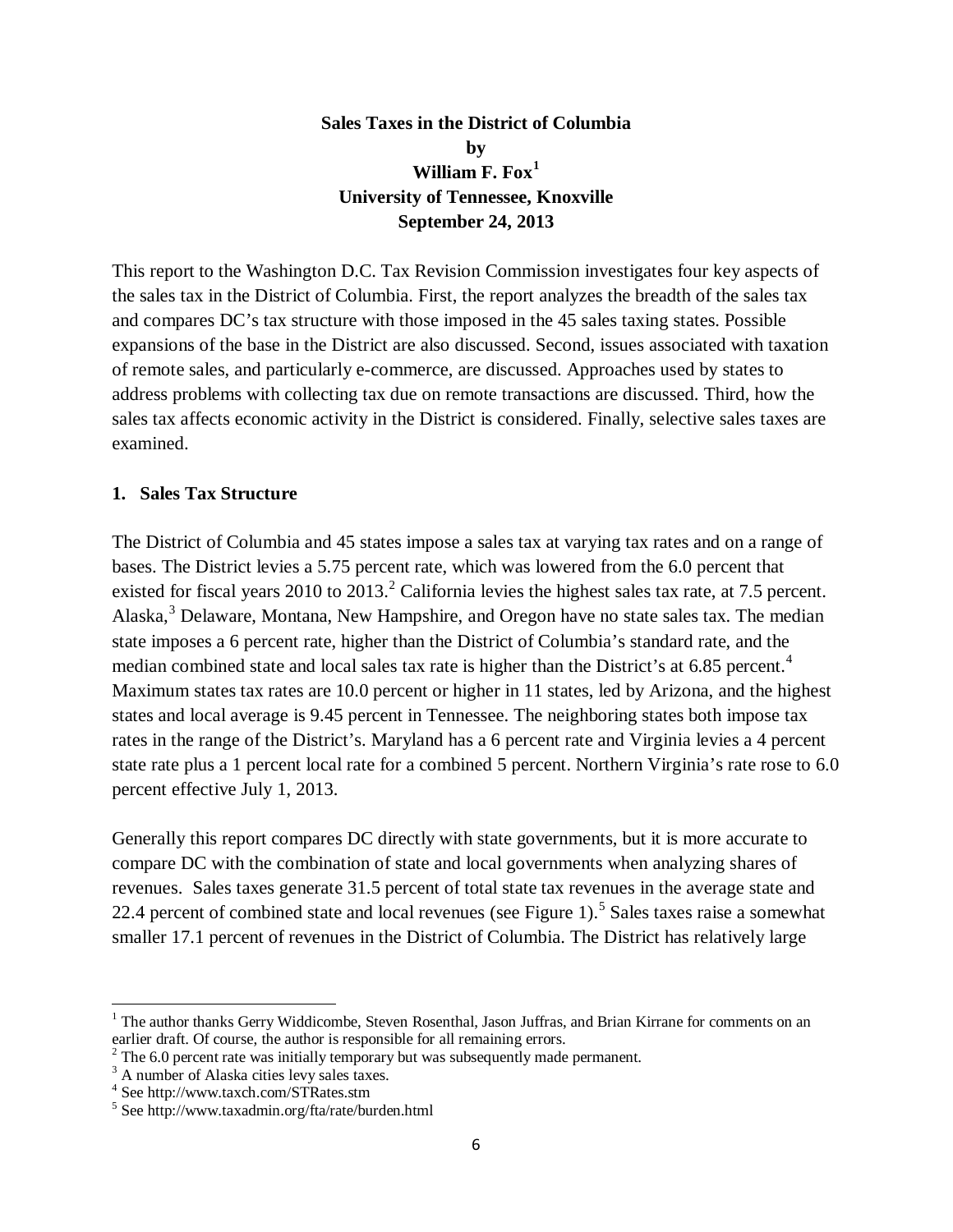shares of property, personal income and corporate income taxes compared with the average state and local government.

#### **Breadth of the Sales Tax Base**

 $\overline{\phantom{a}}$ 

The character of every tax is determined by defining the set of taxable transactions. Comparing sales tax base breadth across governments is difficult because of differing consumption patterns, a very wide range of goods and services on which the tax can be levied, and differing definitions in statutes. The sales tax base as a percent of personal income is one comprehensive measure of the sales tax breadth that accounts for both the size of the economy and sales tax characteristics (see Figure 2). The District of Columbia's base is 34.4 percent of personal income, which is a little larger than the average states' 32.8 percent, suggesting a somewhat broader base than national norms.<sup>[6](#page-6-0)</sup>

Some states, such as Hawaii (with a base over 100 percent of personal income), South Dakota and New Mexico have sales tax bases that are much broader. DC's base is more expansive than most nearby states. Both Virginia and Maryland have narrower sales tax bases than the District, as do most other nearby and eastern states including New Jersey, New York and Pennsylvania. Georgia and Maine are east coast states with broader bases. Still, the details of what is included in the base can vary significantly across governments regardless of the expansiveness of the base. For example, Virginia, though having a narrower base, taxes food for consumption at home while the District does not. Virginia is not increasing the rate on food as the general rate rises in July.

The District's base, like in the states, has fallen dramatically over past decades, evidencing a shrinking share of the economy that is taxable. Low taxation of services (and particularly health and professional services), growing remote sales, and increasing exemptions explain the decline. The sales tax was 47.0 percent of personal income in DC in 1998 compared with 42.5 percent in the U.S. Maryland and Virginia have seen similar declines in the relative size of their bases.

<span id="page-6-0"></span><sup>&</sup>lt;sup>6</sup> The sales tax base is calculated by dividing sales tax revenues by the standard sales tax rate. The revenues used for the states in preparing the base estimates were adjusted using calculations prepared by John Mikesell that account for differences between what a state reports as sales tax revenues and what would be generated from a standard sales tax base. However, Mikesell has not prepared the adjustments for the District making it more difficult to compare the District with states. DC's sales tax structure differs from the norm in several ways that reduce the accuracy of this approach. Revenues from the DC sales tax are increased by tax rates on alcohol, tobacco, and so forth that exceed the standard 6 percent rate and are reduced because the motor vehicle excise tax revenue is not included in the sales tax, as it is in most states. Also, a considerable share of purchasing is done by non-residents making the base seem larger relative to personal income.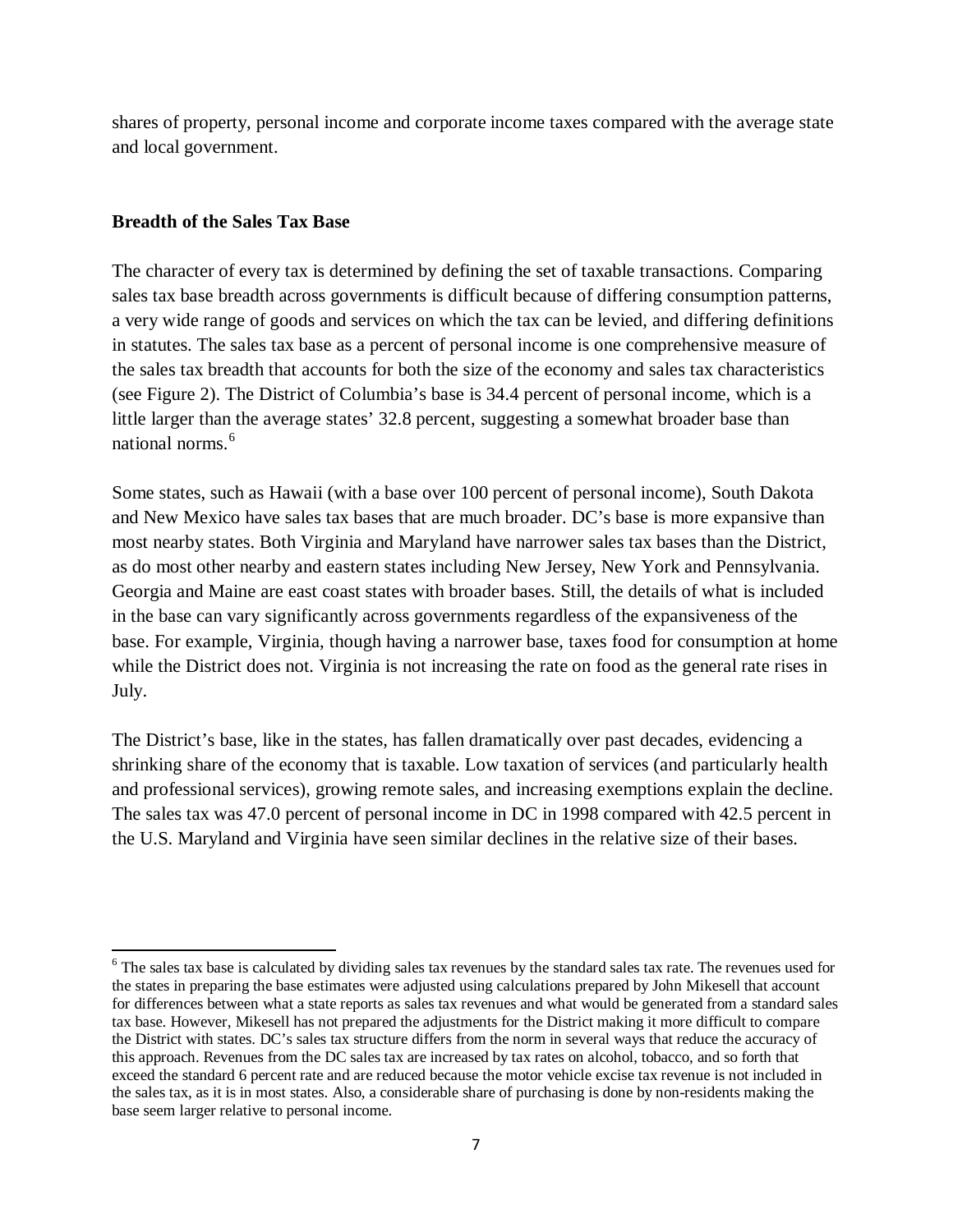

Figure 1: State and Local Tax Revenue Distribution, 2010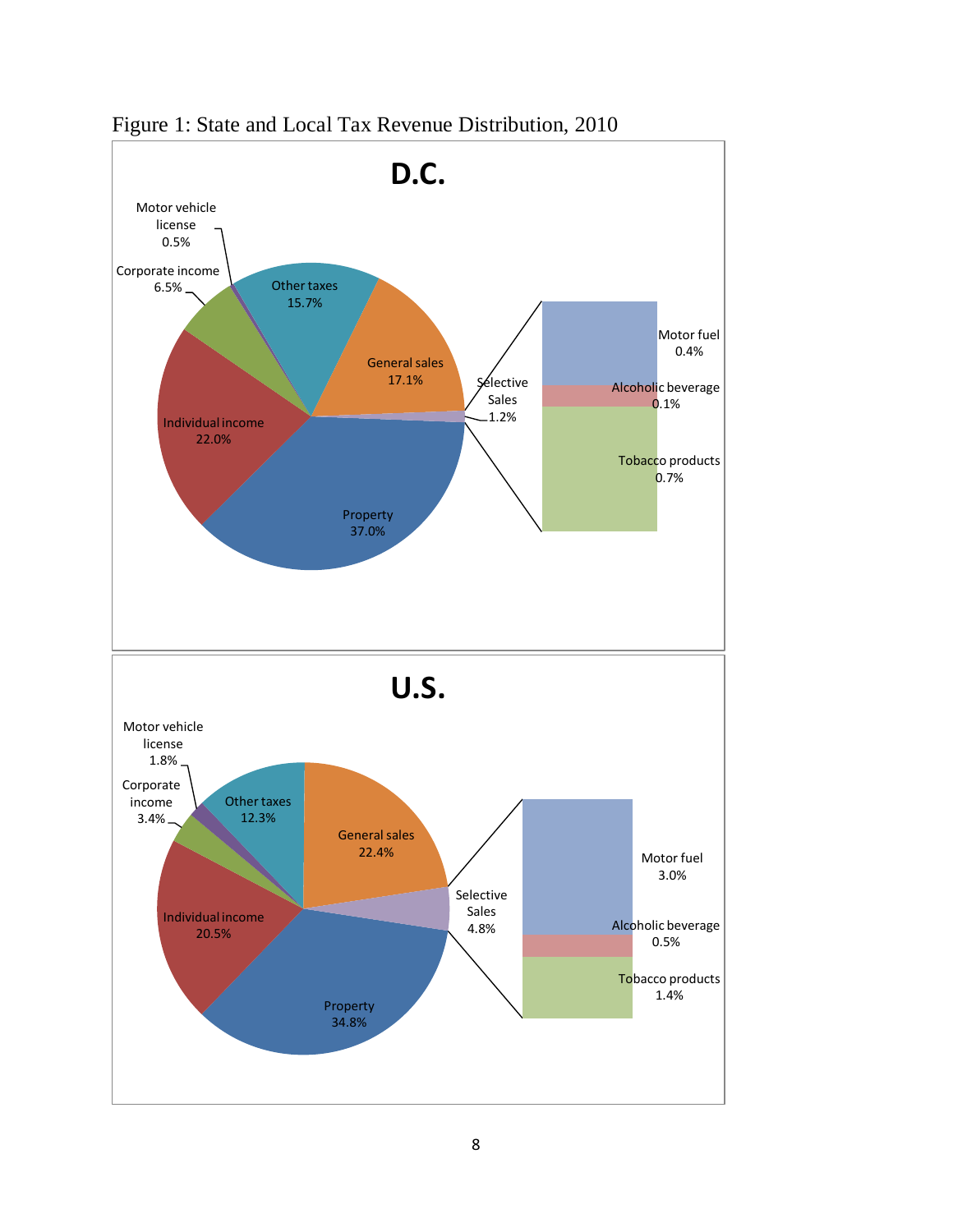The District of Columbia's sales tax is levied on the sale of most goods though approximately 38 exemptions have been enacted. Exemptions include for sales to the federal government, sales to other state and local governments with reciprocal laws, sales to utilities or public service companies, casual sales, sales of natural gas and electricity used in manufacturing and assembling, sales of public utilities to residential consumers, residential cable TV, sales of medicines and pharmaceuticals, sales of selected other medical devices, sales of motor fuels subject to the motor fuel tax, and selected other sales. The term retail is also defined to exclude 12 other categories of sales, such as most transportation and communications services, newspapers distributed at no charge, sales of food except for immediate consumption or snack foods, and parking for resident individuals near their home.

A series of services are also specifically articulated for taxation. The Federation of Tax Administrators identifies 168 services that could be considered for taxation and reports that DC taxes [7](#page-9-0)3 of these.<sup>7</sup> The District taxes a relatively broad set of utility, admissions/amusements and fabrication/installation services. Overall, DC taxes more services than the median state, which taxes about 50 services. Maryland taxes 39 services and Virginia 18 services. At the upper end of states, Hawaii taxes 160 services and Washington State 158 and at the lower end Colorado taxes only 15 services and Illinois 17.

 $\overline{a}$ 

<sup>7</sup> See http://taxadmin.org/fta/pub/services/services.html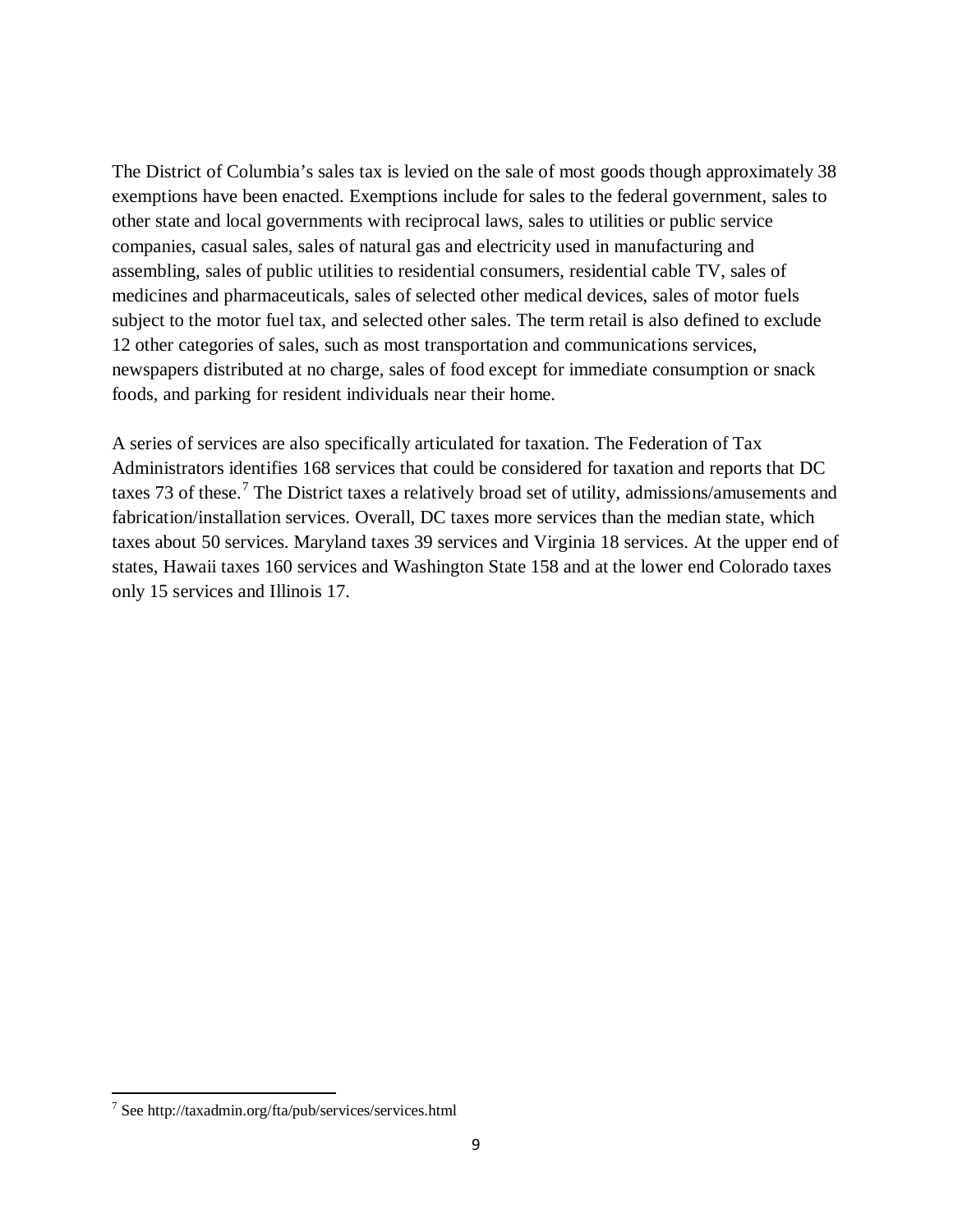# Figure 2: STATE SALES TAX BASE AS A PERCENT OF PERSONAL INCOME, 2010

<span id="page-9-0"></span>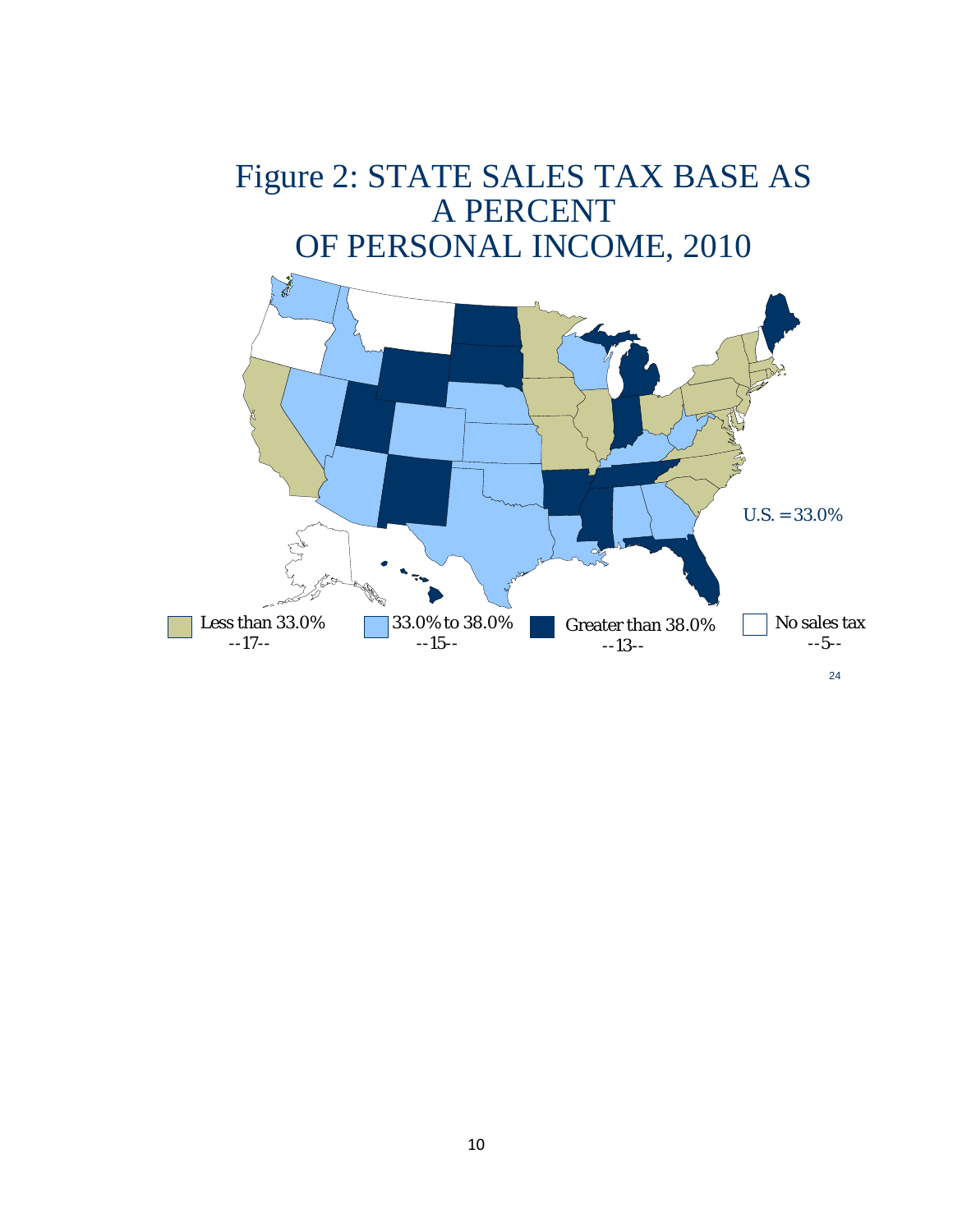#### **2. Defining the Tax Base**

As noted above, the taxable base determines the character of every tax. Economists evaluate sales taxes as levies on consumption, but the taxes generally fall far short of broad taxes on consumption.<sup>[8](#page-11-0)</sup> Governments must use a combination of exemptions and additions to achieve the consumption base with a tax that is levied on transactions. Characteristics of a broad consumption tax are:

- All household purchases should be taxed. All purchases of goods and services by households are consumption and belong in a consumption tax base.<sup>[9](#page-11-1)</sup>
- The tax should be imposed regardless of the vendor. Sales tax should be collected from both for profit and not-for-profit entities if the goal is to tax all consumption. The tax is intended to be on the consumer and not on the not-for-profit seller. The argument then is that subsidies for not-for-profit firms could be legislated directly through the appropriations process and not through tax subsidies.
- The tax should be imposed regardless of how the purchase is consummated. The tax should be levied on all purchases to be consumed in DC whether purchased from a vendor in the District, bought via cross border shopping, or purchased via the Internet or mail order. The mode of purchase does not alter whether the purchase is for consumption.
- The tax should not be levied on any business-to-business transactions. Businesses purchase to produce and do not consume. Households purchase to consume and do not produce.

This ideal consumption tax system offers many advantages. The broad base permits a low rate for any given amount of revenue to be raised. Further, it spreads the tax burden evenly across all consumption. The tax structure has no effect on the relative prices of different goods or services so it does not encourage the purchase of one set of items relative to another. But, no government fully follows this prescription for a series of political, administrative, fairness, and economic reasons. For example, all states tax many business purchases and exempt a number of consumer purchases. Many allow exemption for certain purchases by or sales by not-for-profits. The ability to impose tax on remote sales and cross border sales is limited by Constitutional restrictions and administrative feasibility. Still, the criteria listed above are a standard against which the District's tax structure can be compared.

 $8$  Robert Cline, Andrew Phillips and Thomas Neubig, (2013) estimate that only 24 percent of consumption is taxed.  $\overline{\phantom{a}}$ 

Sales tax bases are generally larger shares of personal income because many business inputs are also taxed. <sup>9</sup> Durable goods consumption is spread over multiple years so an adjustment could be made for the timing of when consumption occurs relative to when the item is purchased.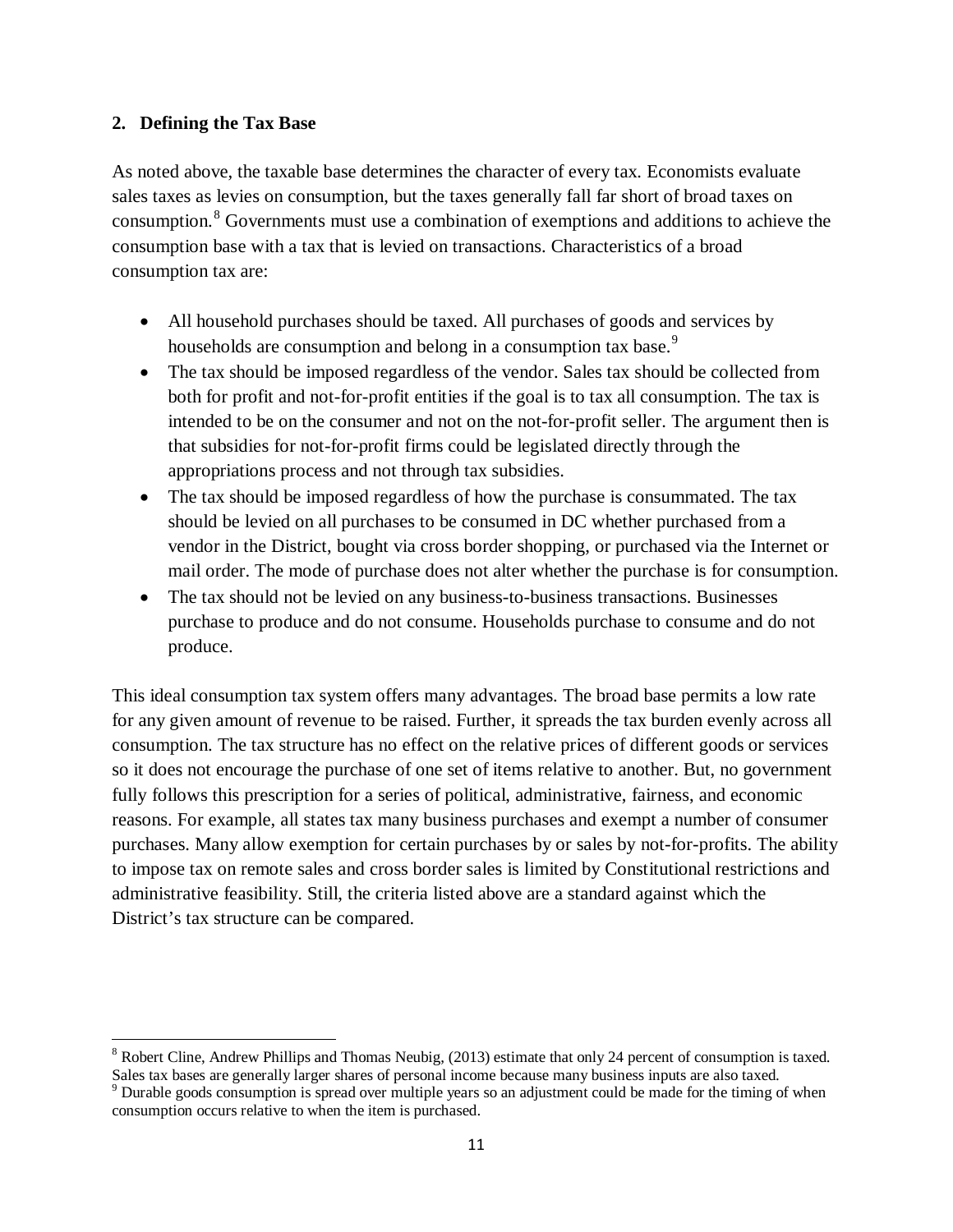As already noted, the District's base, though broader than average, is narrow relative to some states and to the standard described above and could be expanded. Further, the tax base in the District and in states has been narrowing over time as consumers purchase more non-taxable services, more exemptions are enacted and remote sales expand, and additional exemptions are legislated. Several strategies can be used to reverse the pattern of narrowing tax bases. The first strategy to ensuring a good tax base is to avoid the seemingly continuous process in some states of expanding the set of exemptions. Thus, an important way to keep the base broad is to avoid new exemptions before worrying about potential expansions. This does not mean that no further exemptions should be granted, but further exemptions should be based on the criteria listed above (and the additional criteria below).

Second, the District could broaden its base by either eliminating exemptions for goods or identifying additional services to tax. Economists generally lean towards taxing the broadest set of consumption purchases (as in the criteria above) at the lowest rate, but other factors based mostly on administrative and compliance capacity should be considered in the decision on what to tax. Thus, decisions on whether to expand the base often must be made on a case by case basis rather than applying across the board determinations regarding whether each category of goods should be taxable. Ultimately, the best structure is a judgment that may vary across governments and these judgments often lead to taxes that differ from a true consumption tax.

Fairness is an important goal in setting the tax structure. The sales tax in DC, as in the states, is regressive, particularly when measured against current income. For example, the Institute for Taxation and Economic Policy finds that households in the lowest 20 percent of the income distribution pay 2.9 percent of income in general sales taxes in the District and households in the upper 1 percent pay  $0.3$ .<sup>[10](#page-12-0)</sup> The decline from low to high income is similar to the average state but sales taxes are generally a smaller percent of income in the District. The regressiveness of sales taxes arises from several factors including: (1) failure to tax some purchases, such as professional services which are not as regressive in consumption, (2) very high consumption relative to income for households at the bottom of the income distribution, and (3) higher savings relative to income by higher income households. Also, the tax structure is less regressive when the tax is compared with lifetime income rather than current income (as is done in the ITEP report). $^{11}$  $^{11}$  $^{11}$ 

However, it is difficult to target fairness objectives with the sales tax because the tax is collected by vendors when transactions take place. Generally there is no means testing or knowledge of the buyer. Exempting food, for example, offers some tax reduction for low income households, but most of the tax reduction accrues to higher income households and tourists. Neither of these groups is likely the target of the exemption. Fairness goals are often better achieved by focusing

<span id="page-11-0"></span> $10$  See http://www.itep.org/pdf/whopaysreport.pdf

<span id="page-11-1"></span> $11$  See Fox (2006) for discussion of differences in incidence between current and lifetime incidence.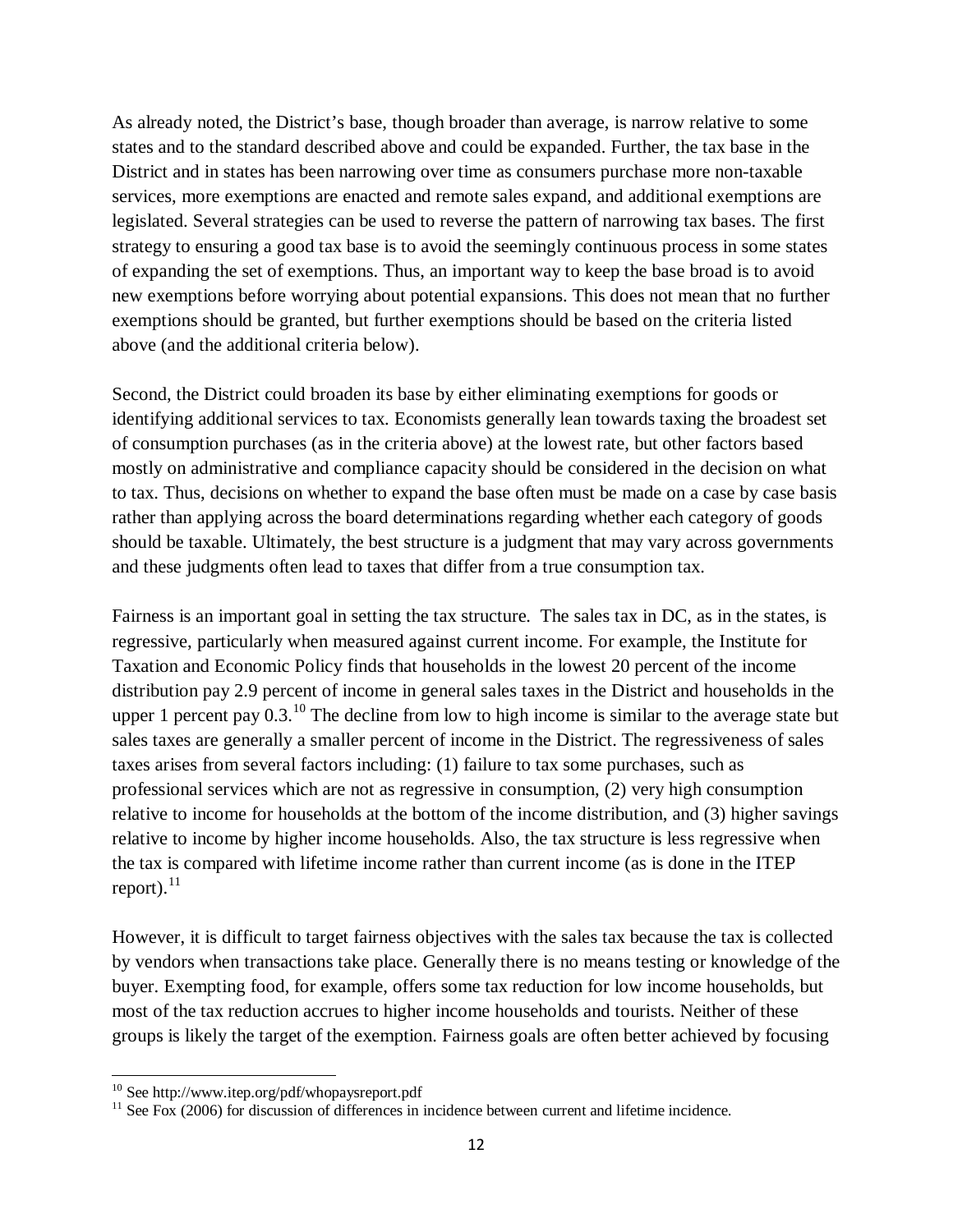on fairness for the tax system rather than for individual taxes. Then, the income tax can be used to achieve the desired overall tax fairness without distorting the sales tax structure with intent to achieve equity.

Some other criteria to consider in deciding on specific exemptions include:

**Tax consumption not business purchases.** Broad taxation of sales to final consumers increases horizontal equity in the tax, reduces tax induced changes in behavior and often is easier to comply with because decisions do not need to be made on whether the transaction is taxable. But, business inputs (which are everything a business buys for its operations) should be free from taxation. Taxing business inputs encourages vertical integration, raises the costs for operating in the District, and distorts prices to the extent that differential input taxes are reflected in final product prices. Exemptions for some transactions *may* be necessary because of the difficulty of determining whether the buyer is a consumer or a business. Certain professional services may be examples. But, taxation of business inputs should be limited wherever possible.

**Limit effects of taxes on the location of production and sales.** Some types of consumption can be difficult to tax because of evasion/avoidance through cross border shopping in Virginia or Maryland or purchasing on the Internet. Such concerns always exist, but the small geographic size of the District and its location inside a single metropolitan area exaggerate the importance of this problem. The use tax is due on many of these purchases but the District's capacity to enforce the tax is limited, particularly on individuals. Many large ticket items are easily purchased outside the District and shipped in for use, without the tax being collected. Services produced from outside DC and items purchased online are examples where tax avoidance may be particularly easy and where attempts to tax the class of goods or services could significantly harm economic activity located in the District. Thus, the capacity to evade tax by purchasing elsewhere must be taken into account when selecting the DC base.

**Keep compliance and administrative costs low.** Some services are produced by very small providers or the costs of separating business buyers from consumers could be high, suggesting keeping costs of collecting the tax low should enter decision on the base.

The next two sections discuss some exemptions that could be considered for elimination and some additional services that could be taxed.

#### **Reducing Exemption of Goods**

<span id="page-12-1"></span><span id="page-12-0"></span>The base is defined with limited exemptions for goods purchased by individuals. Two examples of such exemptions are mentioned as examples of how the base can be expanded. Of course, such expansions can often be politically difficult to do.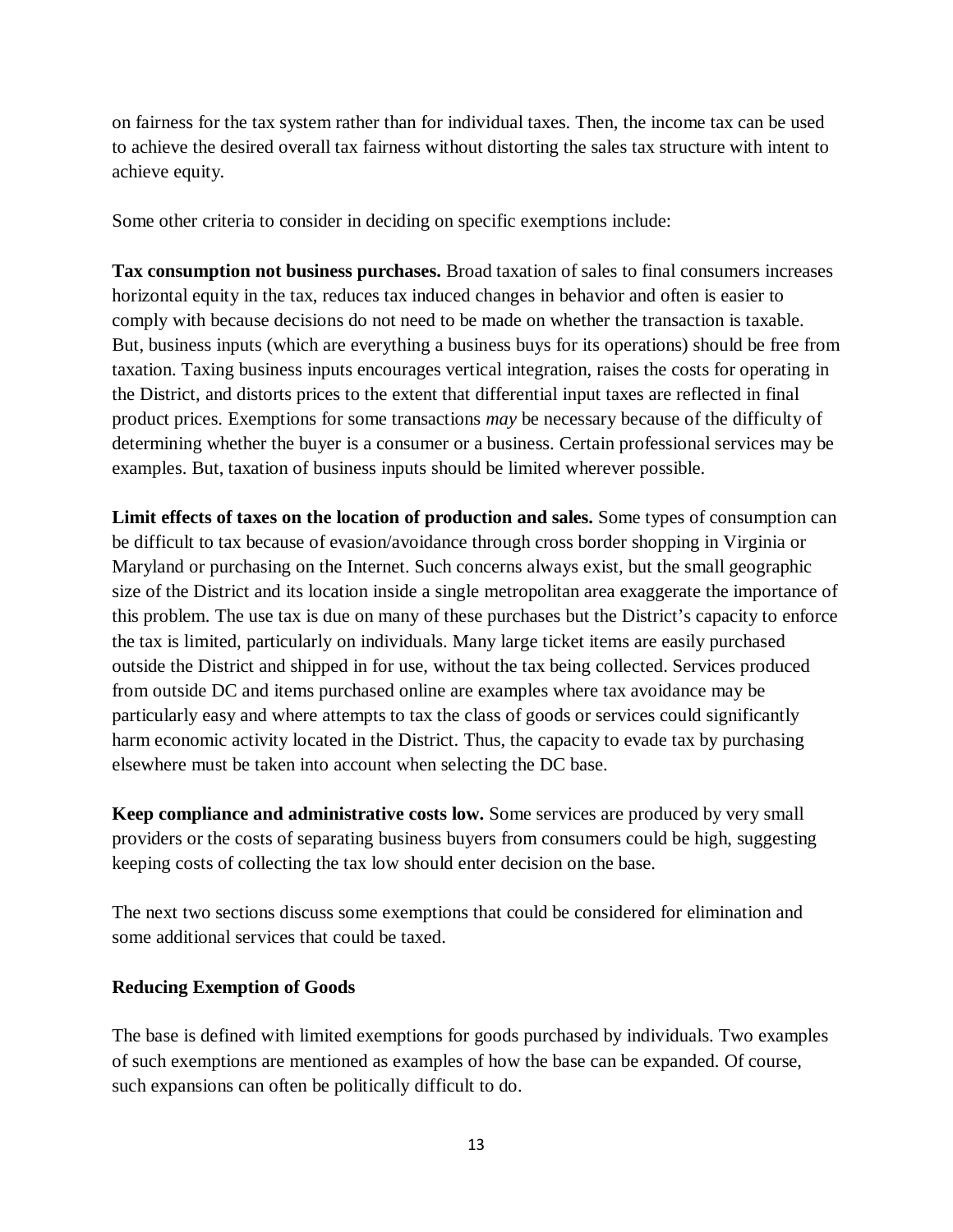**Food for Consumption at home.** The District, like 31 states, exempts food for consumption at home from the sales tax. The exemption results in a narrower tax structure, higher rates for any given amount of revenue that is raised, and additional volatility in revenues collected. Exemption of food is normally justified on vertical equity grounds – to keep low income people from bearing tax on necessities – and because of the political benefits of granting exemptions. However, the benefits of exempting food are very poorly targeted to low income households. Many low income households receive food stamps, which are exempt throughout the country based on federal policy, and many of the other tax savings accrue to higher income households or non-residents when they purchase food in the District. Food could be taxed and low income households compensated with credits against the personal income tax or a smart card could be provided to low income household to use as payment of sales tax on food purchases. Virginia imposes the tax on food so extension of the base in the District would impose a tax consistent with the neighbor, but Maryland does not tax food.

**Non-prescription drugs.** Unlike most states, the District exempts many non-prescription drugs. By comparison, nine states currently exempt some non-prescription drugs and one allows for a lower tax rate.<sup>[12](#page-14-0)</sup> The case for exemption is weak relative to many other types of consumption and the exemption could be eliminated. But, both Maryland and Virginia also exempt nonprescription drugs and a base expansion by the District must consider implications for cross border shopping.

#### **Imposing Tax on Additional Services**

States often consider adding additional services to the sales tax, particularly when revenues are tight or during a recession. Some extensions have been made across the country over the past several decades, but the issue often attracts more discussion than action. Florida's brief experiment with a major expansion of the base in 1986 has been widely discussed. Other states, such as South Dakota and Texas, have made relatively significant expansions and many other small expansions have been made. Connecticut, Florida and Rhode Island are the only states that have extended the sales tax to additional services since 2010, though generally to limited services. Florida imposed the tax on telecommunications services linked to convention centers and civic centers and Rhode Island is now taxing non-veterinary pet care services. Connecticut's changes are more expansive including manicures, pedicures, spa services, intrastate livery services and others. But, services remain broadly exempt in many states including these three. Professional services, business services, and certain personal services are commonly not taxed in many states.

<sup>&</sup>lt;sup>12</sup> See http://taxadmin.org/fta/rate/sales.pdf  $\overline{a}$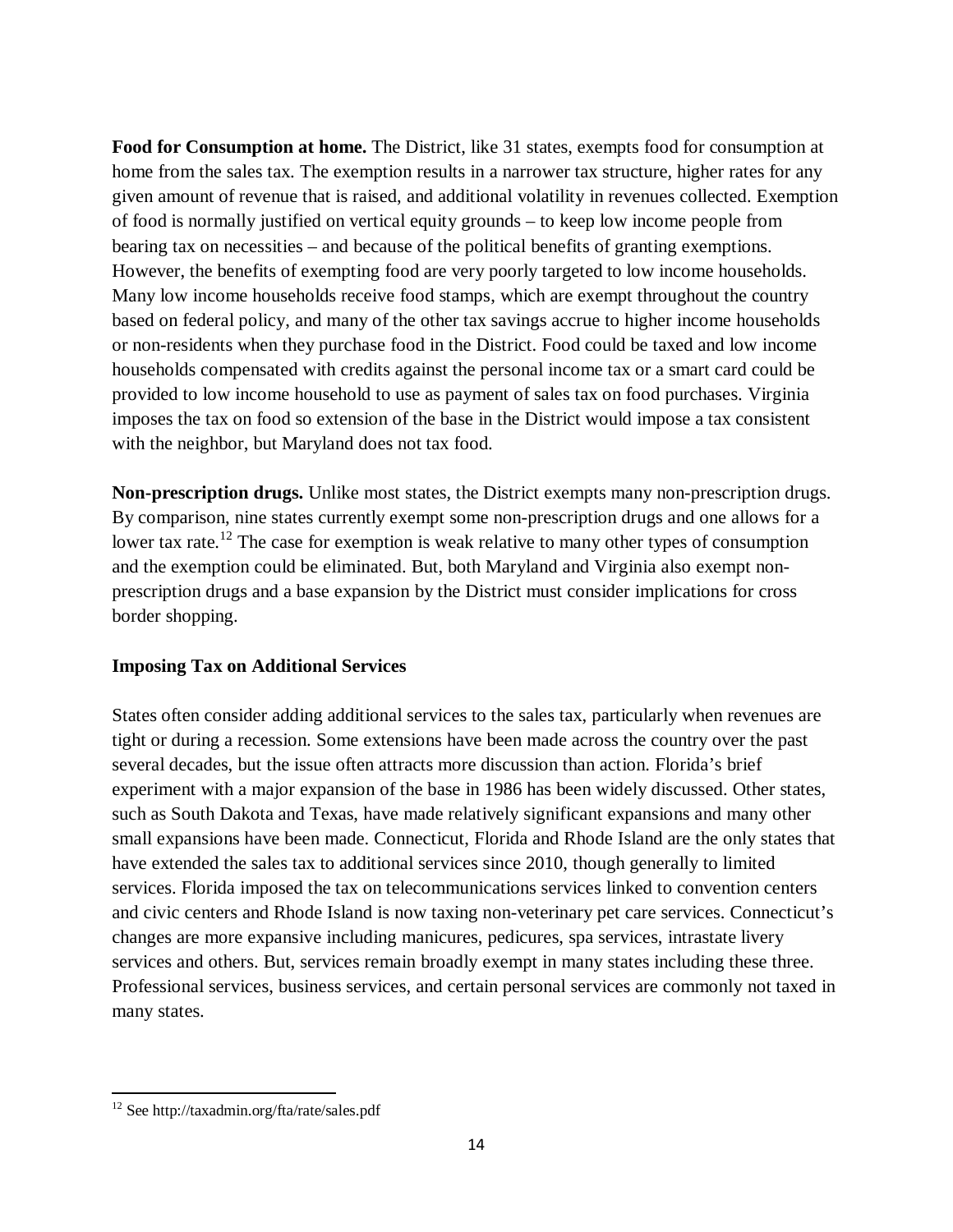The District has expanded the base to select services on several occasions during the past 20 years. Examples include laundry services, select telecommunications services, courier services, and employment services. The District could consider a number of other expansions but the principles listed above suggest that decisions on whether to expand the base to each of these should be made on a case by case basis. Some possible additional services for taxation can be easily identified, including:

- Construction contractors
- Carpentry and other construction related services
- Storage of household goods
- Mini-storage
- Water for consumption at home
- Barber and beautician services
- Carpet and upholstery cleaning
- Health clubs and tanning studios
- Carwashes
- Bowling alleys and billiard parlors

Several of these, such as construction contractors, construction related services, water and barber and beautician services have the potential to collect significant revenues, though some others may provide limited revenues. The list includes many items that are often purchased by final consumers and ones where business purchasers can be easily identified. The services are often linked to tangible goods or real property located in the District, which makes it harder to purchase outside the District or over the Internet, thereby limiting the effects on the District's economy. And, compliance should generally not be difficult.

**Taxing Professional Services** Only Hawaii, New Mexico, South Dakota and Washington State tax a broad set of professional services that include accounting and bookkeeping, architects, attorneys, dentists, engineers, land surveying, medical test laboratories, nursing services out of hospitals and physicians.<sup>[13](#page-15-0)</sup> These service providers may pay little or no tax in the District today if they reside elsewhere and commute into the District for work. Imposition of the sales tax is one means of collecting revenue from these service providers. However, the tax will only reduce the service provider's income if it cannot be forward shifted into higher prices for the buyers. Research has suggested full forward shifting of the sales tax, but the studies are focused on general commodities and not on professional services.<sup>[14](#page-15-1)</sup> It is possible that providers would be

<sup>&</sup>lt;sup>13</sup> See http://www.taxadmin.org/fta/pub/services/services.html <sup>14</sup> See Besley and Rosen (1996) and Poterba (1999). l

<span id="page-14-0"></span>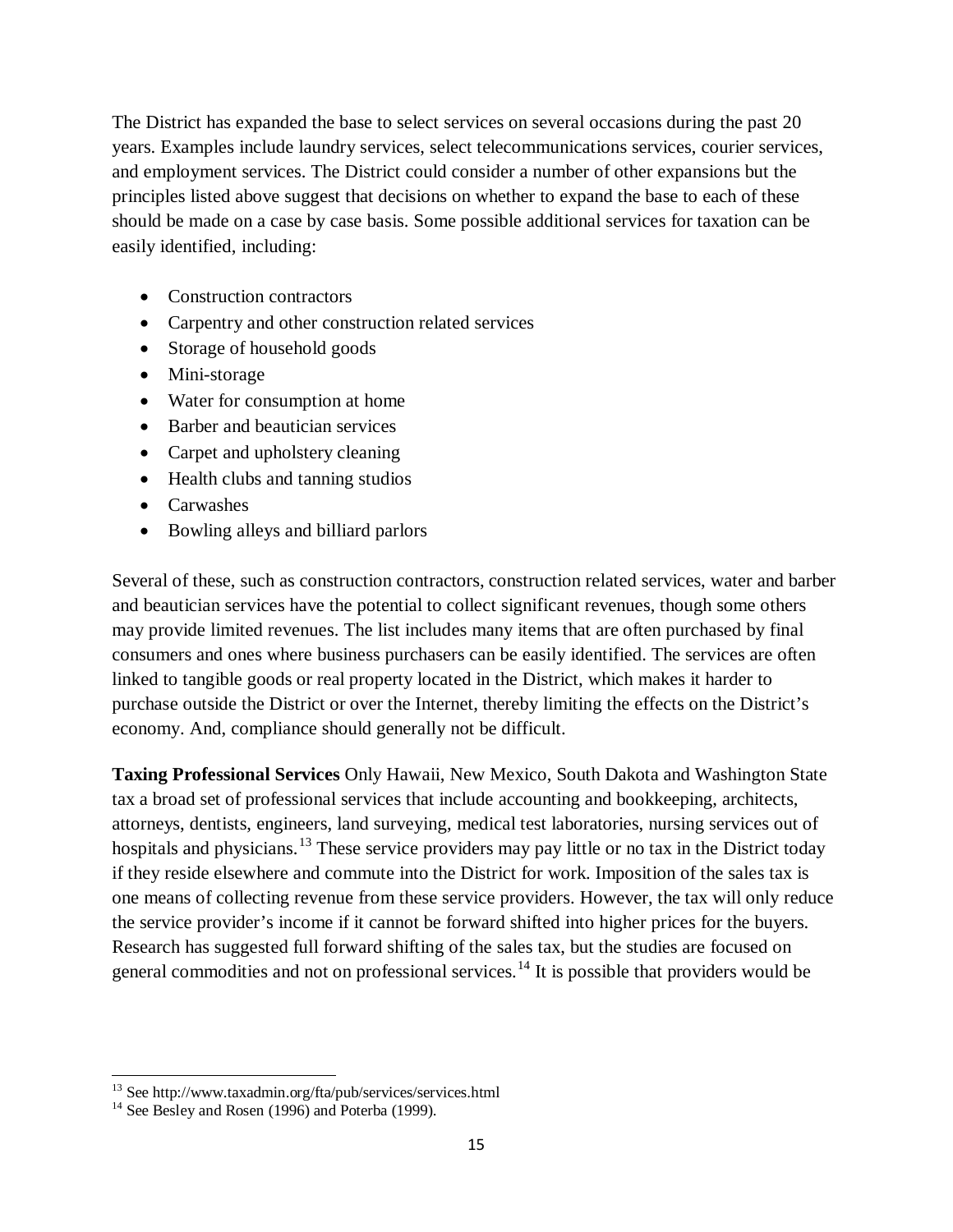unable to shift all of the tax to buyers in the small geographic area around the District because purchasers could buy the services in Maryland, Virginia or online. Consumer and business decisions to purchase professional services outside the District would be a detriment to the local economy.

#### **Taxing Not-For-Profit Sales and Purchases**

States vary in their tax treatment towards the purchase and sale of goods and services by not for profits. Exemption of non-profit organizations is usually based on the expectation that they provide goods and services that benefit society, such as helping low-income individuals or delivering services that the public sector would otherwise provide. The tax exemption is effectively a subsidy to not-for profit organizations which can be questioned despite the benefits that many not-for-profits offer. Several points can be made in the case of DC, and they suggest that the Tax Commission could consider recommending tight restrictions on when not-for-profit purchases are exempt and allowing very few cases (if any) where sales are exempt because they are made by not-for-profits. First, the case is strongest for exempting purchases by not-for profits, at least in cases where substantial public benefits are provided by the firm. The tax is intended to be levied on the buyer not the seller. Second, direct cash subsidies could be provided by the public sector rather than the indirect subsidies through the tax system, which would allow the city council to more carefully evaluate the benefits of each subsidy.

<span id="page-15-1"></span><span id="page-15-0"></span>Third, the subsidies advantage not-for-profits in their direct competition with for-profit firms. This explains part of the rapid expansion of the not-for-profit sector relative to the for profit sector in the U.S. Fourth, not-for profit firms determine the size of the subsidy by their level of activity rather than the District of Columbia determining the size of any subsidies through its budget process. Specifically, not-for-profits have a six percent subsidy on their sales and the more the sales the bigger the subsidy. Fifth, not-for-profit firms receive the subsidies even if the local population does not value the services since no direct evaluation is taking place of the benefits of the not-for-profits. Finally, purchasers of goods and services from not-for profits probably receive most of the benefits through lower prices since the evidence is that sales taxes are reflected in higher consumer prices. So, the not-for-profits may see only modest additional revenues.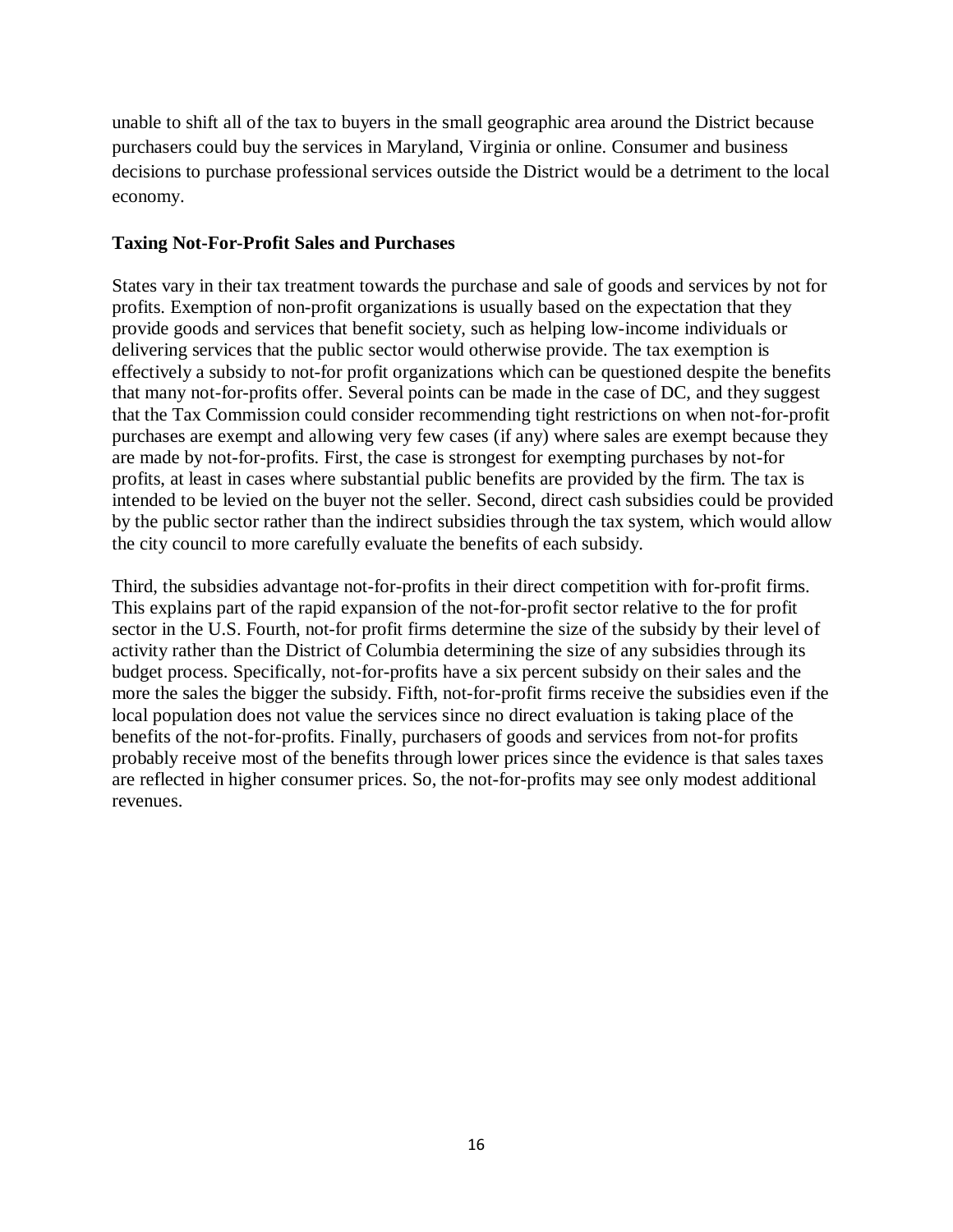#### **3. State Efforts to Tax Remote Commerce**

The sales tax and the corresponding use tax are generally intended to tax sales at their destination, where consumption occurs, rather than at the origin of the transaction. The advent of e-commerce together with other remote sales including via catalogs and cross border shopping create significant challenges for the District and states in enforcing the tax on a destination basis. This section focuses on e-commerce, but cross border shopping (driving to another state and bringing purchases back or having them shipped back to the District) is an unusually large concern given the close proximity to Maryland, Virginia, and other states.

E-commerce has expanded rapidly over the past 15 years and has become a significant and growing share of the remote sales problem. By 2010, business-to-business and business-toconsumer e-commerce totaled \$3.5 trillion and had grown at a compound annual rate of 12.8 percent since 2000.<sup>15</sup> B2B represents over 90 percent of all e-commerce. State efforts to collect tax on remote sales are limited by *Quill v. North Dakota* (504 US 298 (1992)), which only permits states to require vendors with physical presence in a state to collect and remit its sales tax. The result has been lost sales and use tax collections, distortions in the ways that businesses operate, and changes in consumer behavior. For example, Bruce, Fox and Luna (2009) estimate that state and local governments lost a combined \$11.4 billion in sales tax collections in 2012 because of the inability to collect tax that is due on e-commerce transactions and that DC lost \$35 million. These losses do not include catalog sales and cross border shopping in other states. Despite the relatively large losses, the authors estimated that the District collected over \$105 million of the \$140 million that was due on e-commerce sales. The tax is collected on many remote sales because the selling vendor has taxable presence in the District, but much remains untaxed as well. B2B and B2C catalog, TV and other remote sales are estimated to result in a loss of similar magnitude to that from e-commerce.

The use tax is due on taxable e-commerce transactions in cases where the sales tax has not been remitted, and the best evidence is very poor compliance relative to other state and local taxes. The State of Washington has undertaken random audits of a wide range of businesses every two years from 1996 to 2010 and has found that noncompliance with the use tax is the greatest of any state tax paid by business, at between 23 and 25 percent.<sup>[16](#page-17-1)</sup> Consumers are believed to have much lower compliance with the use tax except for items that must be licensed such as vehicles. Low use tax compliance explains much of the loss from e-commerce.

The inability to enforce sales tax collection on many online purchases is expected to alter how some sales are consummated and to change some business practices. Several papers have

<sup>&</sup>lt;sup>15</sup> See http://www.census.gov/econ/estats/2010/all2010tables.html

 $16$  See for example http://dor.wa.gov/Docs/Reports/Compliance\_Study/compliance\_study\_2010.pdf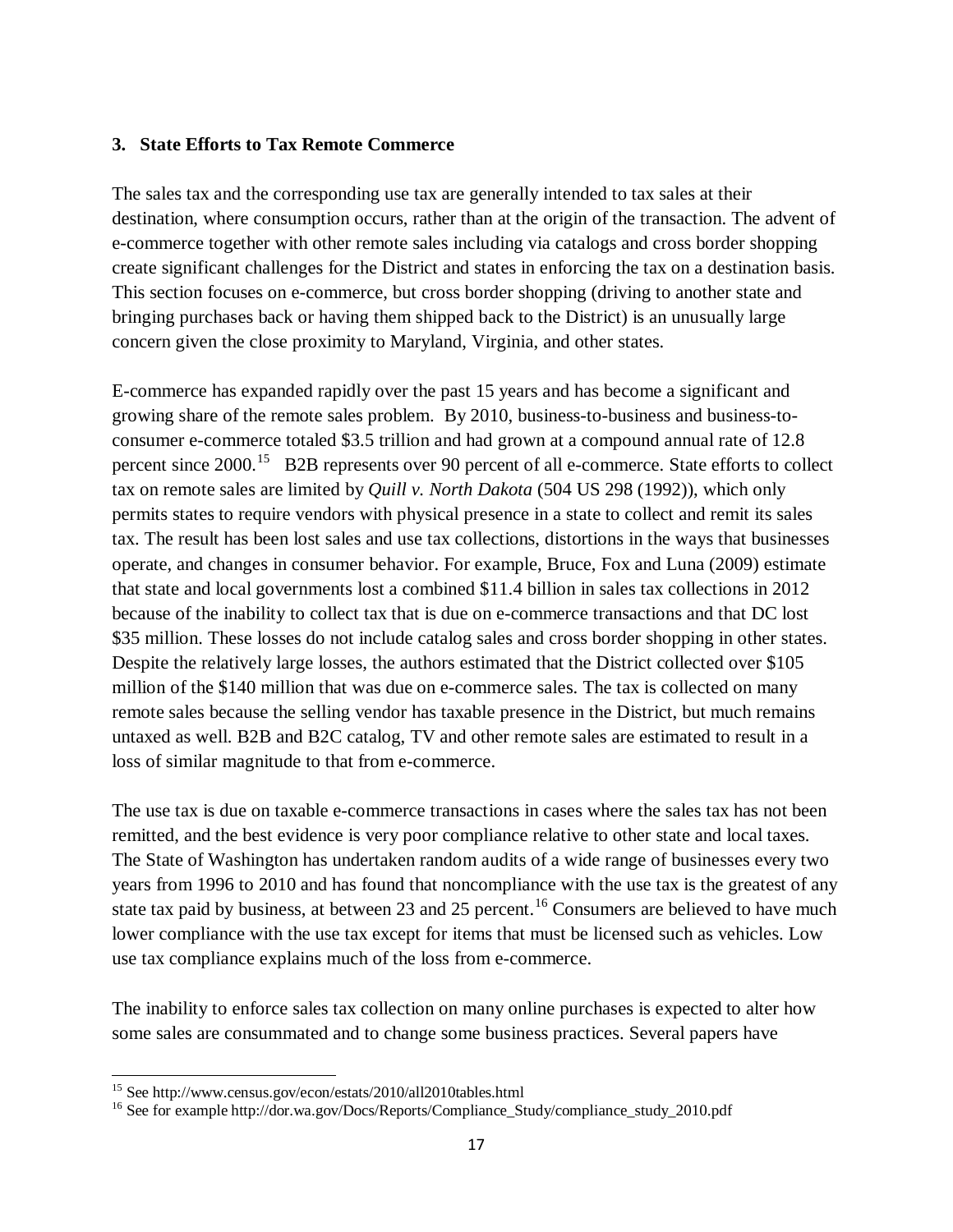determined that remote purchases are very responsive to the inability to collect the sales tax. The inability to collect the tax effectively means the tax rate is 0 percent on certain purchases versus the 6 percent that is imposed on purchases in the District. The papers tend to find a "home state effect," which means buyers have a tendency to purchase more from firms (even e-commerce firms) with in-state presence than otherwise would be anticipated, all else equal. Still, the sales tax creates a tendency to buy more remotely than would be expected, particularly in states with higher sales tax rates. Ellison and Ellison (2009) only analyze online purchases of memory sticks, but find that a one percent sales tax rate increase raises online purchases to evade the tax by 6 percent. Einav et al. (2013) study a wide range of purchases through EBay and find that every one percent increase in the sales tax rate raises online purchases by almost 2 percent and reduces online purchases from in-state sellers by over 3 percent.

Anecdotal evidence shows business behavior is altered by current sales tax enforcement limitations. Amazon and at least some other firms appeared to be selecting locations only after careful consideration of the implications for nexus and to use corporate structures in an effort to avoid nexus for online retail firms. One example is decisions by Amazon to locate distribution centers in South Carolina, Tennessee, and Texas but only after agreements were reached to limit sales tax collections, at least for a period of time. More recently Amazon appears to be accepting nexus in an increasing number of states as it alters its business model. Amazon, after collecting for only five states for several years, is collecting for nine states in 2013 and is adding seven more states by the year's end. In one research paper on the subject, Bruce, Fox, and Luna (2012) examined the determinants of the states where firms establish nexus and concluded that firms are more likely to create nexus in larger states (consistent with the home state effect observed by Ellison and Ellison and Einav et al.) and less likely in states with higher sales tax rates.

Russo (2005) examined effects of extending the sales tax to Internet sales. He finds that state economies would be slightly larger and the level of wellbeing higher if all Internet sales could be taxed. Presumably this is because the incentives to avoid the tax by purchasing out of state via the Internet are eliminated. The result is also consistent with the conclusion that low sales tax rates are better for DC's economy because it reduces the incentive to buy outside.

#### **Efforts to Enhance Collection of Sales Tax on Remote Sales**

<span id="page-17-1"></span><span id="page-17-0"></span>Efforts have been made both in Congress and in a number of states to expand sales tax collections on remote sales. The court ruled in *Quill v. North Dakota* that requiring remote vendors to collect and remit the sales tax would hamper interstate commerce because these firms would be subject to an undue compliance burden. Specifically, the decision, made prior to ecommerce and technologies, was heavily based on the argument that the costs for remote vendors to comply with the sales tax in multiple jurisdictions were greater than the compliance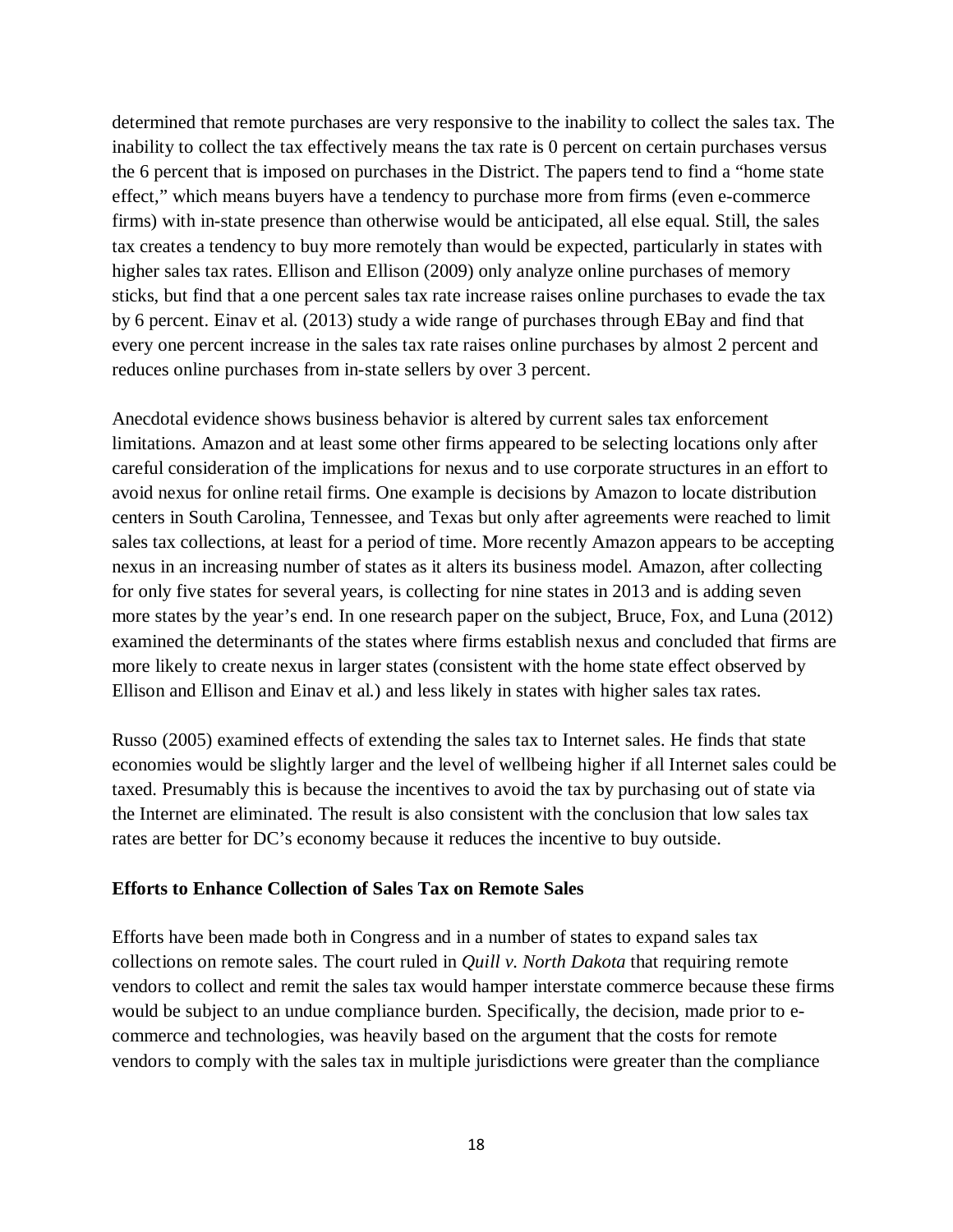costs for local firms in a single state. This section discusses federal and state efforts to expand the capacity to collect taxes on remote sales.

## *Federal Activity*

Congress can regulate interstate commerce, so it can enact legislation that allows states to require remote firms to collect the tax. Three bills to extend state nexus to at least some remote sales were introduced in Congress during  $2011^{17}$  $2011^{17}$  $2011^{17}$  and the Marketplace Fairness Act of 2013 was introduced earlier this year with 23 sponsors in the Senate and 48 in the House of Representatives. An advisory vote taken in the Senate several months ago passed 75 to 24 to allow states to collect tax on remote sales. Since then several procedural measures passed in the Senate by strong margins and the Senate passed the legislation 69 to 27. The House has yet to begin considering the bill. Maryland, Missouri and Virginia passed budget legislation that would use the resources generated from federal passage of the legislation.

The Marketplace Fairness Act would allow states that adopt the simplification criteria built into the Streamlined Sales Tax Agreement or that enact a set of specified simplification steps to require remote vendors to collect their sales tax. The simplifications include:

- providing firms with advance notification of sales tax rate changes
- using a single tax collection agency for both state and local sales taxes
- creating a uniform sales tax base for the entire state
- using destination sourcing
- providing free sales tax compliance software
- relieving remote sellers of any liability associated with incorrect compliance because of errors made by a certified software provider.

The legislation includes a small seller exception and only permits states to impose the compliance responsibility on firms with at least \$1.0 million in *online U.S.* sales. The small seller exception still leaves out significant remote sales, though the legislation requires aggregation of businesses based on ownership relationships. Several papers have concluded that there are millions of e-commerce firms and only 1000 or so would be covered by the Marketplace Fairness Act. Internet Retailer reports that 388 firms in the Internet 500 (the largest 500 B2C firms) would be affected by the bill. Many bricks and mortar retailers that have significant sales may not have a collection responsibility for their e-commerce activity because their online sales are below the threshold.

<sup>&</sup>lt;sup>17</sup> The Main Street Fairness Act (S. 1452, 112<sup>th</sup> Cong., 1<sup>st</sup> Sess. (2011); H.R. 2701, 112<sup>th</sup> Cong., 1<sup>st</sup> Sess. (2011)), the Marketplace Fairness Act (S. 1832, 112<sup>th</sup> Cong., 1<sup>st</sup> Sess. (2011)), and the Marketplace Equity Act (H.R. 3179, 112<sup>th</sup>) Cong.,  $1<sup>st</sup>$  Sess. (2011)) were all introduced.  $\overline{\phantom{a}}$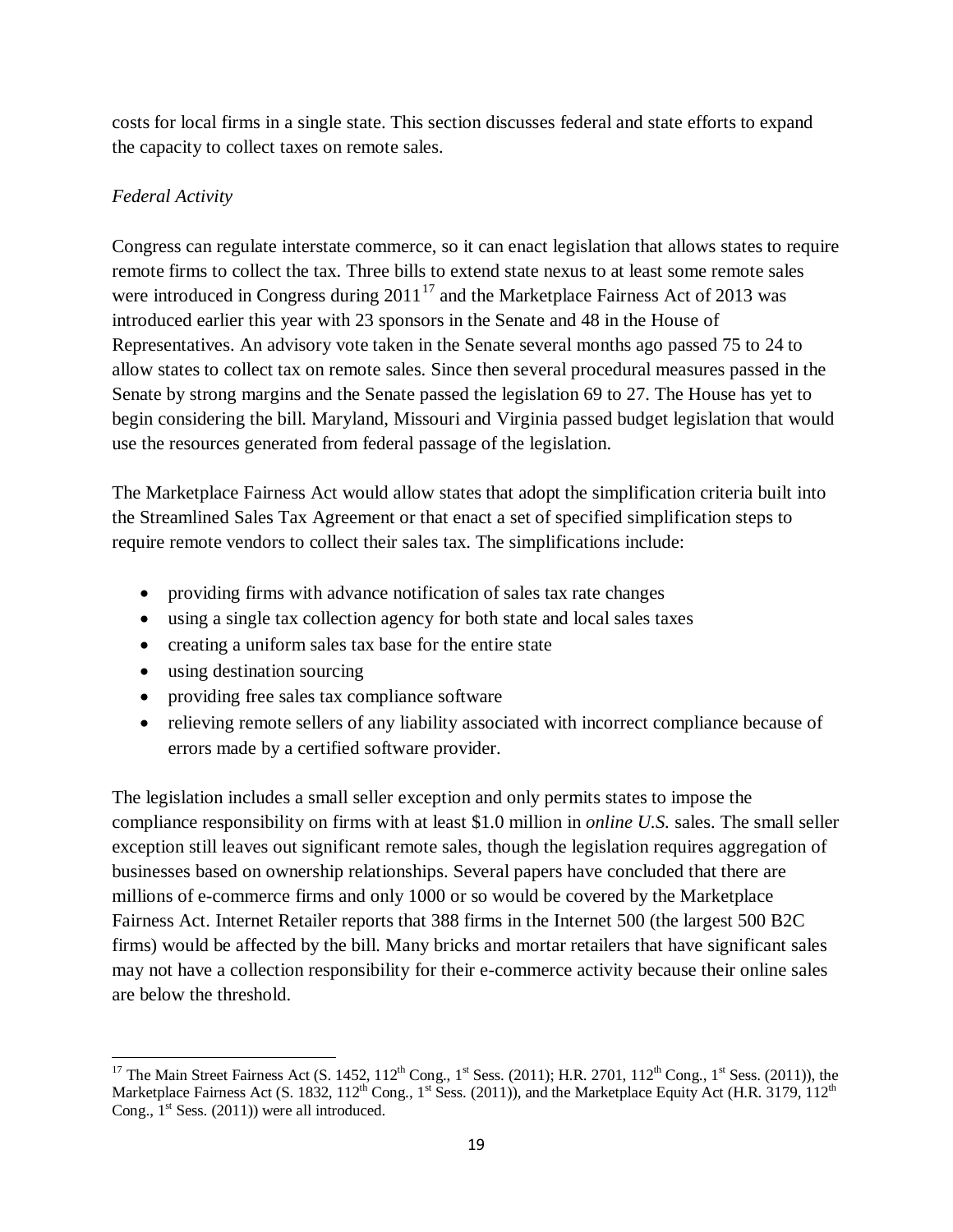Passage of the legislation would generate significant new revenues for the District, but the \$35 million loss mentioned above is an estimate of loss and not a revenue estimate associated with a particular bill in Congress. First, the small seller exception limits the collection responsibility for many firms and provides an incentive for firms to arrange their structure to avoid the collection responsibility. More than one-third of the revenue loss will likely continue because of the small seller exception alone. Second, non-compliance can remain an issue. The approaches to enforcing the legislation have not been articulated and could hamper the states to some extent. Thus, budgets should be cautious in their expectations of the revenue gains, and particularly until the details of any legislation are more clearly articulated.

#### *State Activity*

States have followed three avenues to expand collections on remote sales: work cooperatively, define the meaning of physical presence (nexus) more inclusively and enforce use tax compliance more effectively.

**Working Together.** The Streamlined Sales Tax Governing Board is a cooperative effort by states to simplify the sales tax so that Congress is more likely to enact legislation allowing states to require collection by remote vendors. The streamlined sales tax project has been underway for more than a decade and 24 states are currently in full compliance with the Streamlined Sales and Use Tax Agreement (SSUTA). Alternatively, states may seek to return to the courts arguing that the simplifications implicit in the SSUTA plus other changes in technology and retailing have resulted in a sales tax that is no longer an impediment to interstate commerce.

The District of Columbia can expect two benefits from becoming a full member of SSUTA: additional revenue and simplification of the sales tax. More than 1900 firms are voluntarily complying with the SSUTA, which has resulted in an additional \$1.2 billion in collections since 2005.<sup>[18](#page-20-0)</sup> The District could expect some additional revenues from the voluntary compliance program, which appears to be concentrated in firms that already have nexus in a number of SSUTA states and not to the wide range of firms with more limited connection to these states. Significant revenues can only be expected from the SSUTA if Congress enables members of SSUTA to require remote vendors to collect the sales tax.

**Defining Nexus.** The Quill case indicates that physical presence is necessary to require a collection responsibility, but does not define physical presence.<sup>[19](#page-20-1)</sup> Nexus clearly is established through any form of owning or leasing real or personal property but a number of states have legislated more expansive definitions of physical presence. Nexus has been asserted based on having company owned vehicles in a state or relying on third party distributors to ship or deliver

<span id="page-19-0"></span><sup>18</sup> Daniel C. Vock, "States Rack Up Victories in Bids to Collect Online Sales Taxes," *Stateline*, April 2013. l

<sup>&</sup>lt;sup>19</sup> See Bruce, Fox and Luna (2012) for a broader discussion of sales tax nexus concepts.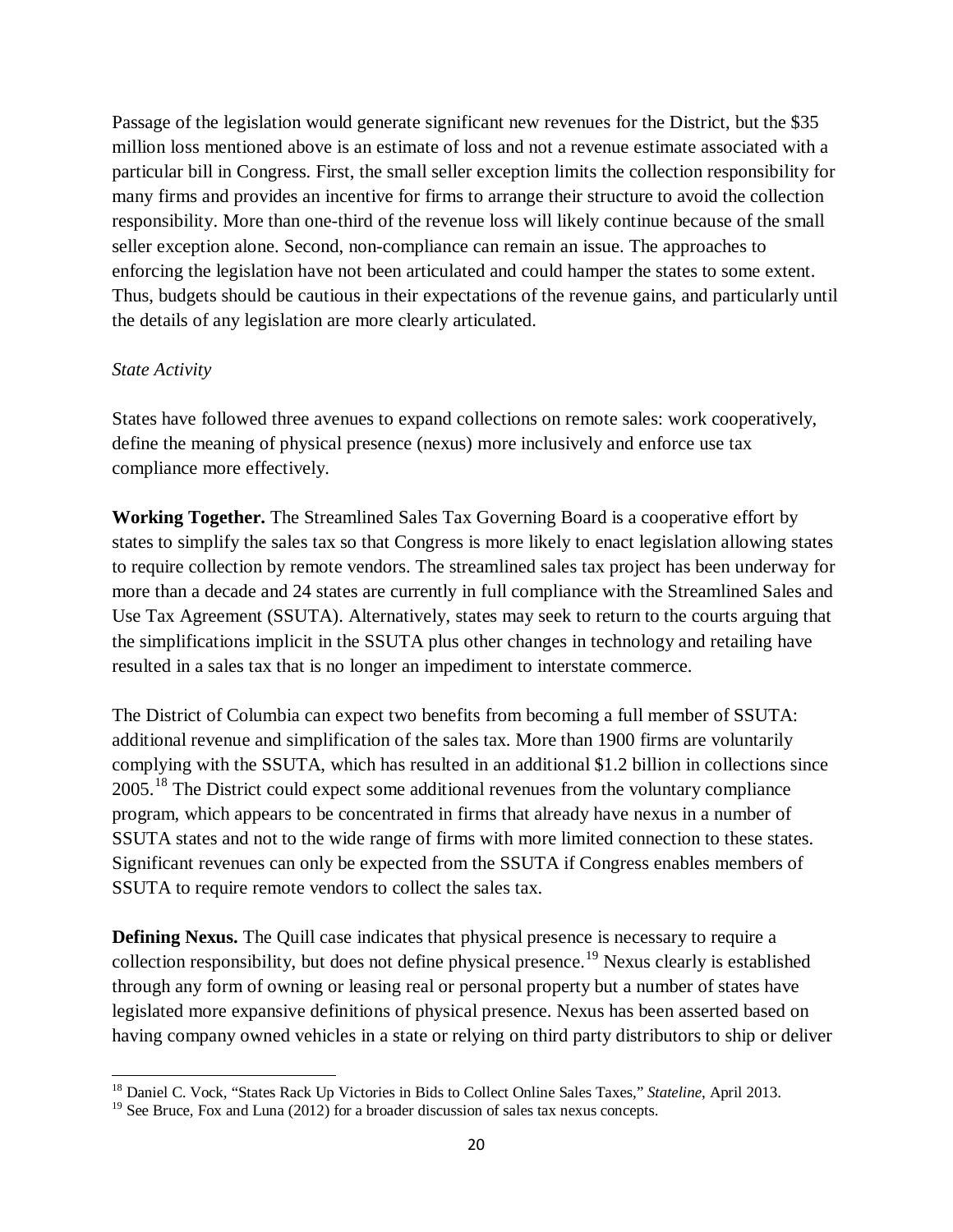goods in the state. Some states have also asserted that having a local phone number, being listed in the phone book or having a bank account or a P.O. Box in the state is sufficient presence. Some states also argue that nexus is established by having employees in a state, including to make sales calls or provide repair services.

States have become more aggressive in asserting nexus using concepts of attributional and affiliate nexus. Affiliate nexus generally ignores corporate structures and focuses on the relationships between in-state retailers and remote vendors, such as shared ownership or trademarks. Affiliate nexus has been argued in cases where the in-state seller provides any services for the remote firm. For example, a statute being considered in Florida would establish nexus if a person, other than a common carrier:

- Sells a similar line under a different name
- Maintains an office, warehouse, etc. to facilitate delivery or services sold by the dealer
- Uses trademarks that are the same or substantially the same as the dealer
- Delivers, installs, assembles, or maintains for the dealer
- Facilitates the dealer's delivery of property

 $\overline{\phantom{a}}$ 

• Conducts any other activities that are significantly associated with the dealer's ability to maintain a market in Florida.[20](#page-21-0)

Click-through-nexus, enacted through what have been termed Amazon laws, has been enacted by a number of states including Connecticut, New York, and North Carolina. Kansas' Governor signed legislation on April 16, 2013 enacting the latest click-through-nexus statute, which includes a \$10,000 de minimus rule. The West Virginia legislature also approved click-throughnexus on April 1, 2013. These laws attribute nexus to remote firms in circumstances where affiliates with physical presence in the state direct more than a de minimus amount of sales to the remote firm in exchange for a percent of the sales price. In these cases the affiliates do not have shared ownership or products. New York law presumes the seller is doing business in the state if the seller "contracts with New York residents and pays them a commission for referring customers to its website."[21](#page-21-1) Amazon challenged the New York law arguing that the law violated the commerce clause because it requires firms without physical presence to collect and remit sales taxes. The New York court denied the claim and said that physical presence did not need to be substantial and can be met by economic activities performed on behalf of the seller. Effectively, the court ruled that the relationship between Amazon and the affiliates was sufficient to establish substantial nexus. The Illinois courts are still considering the issue.

<sup>20</sup> "Florida Bill would Amend Definition of "Mail-Order Sale" to Include Internet Sales," *CCH State Tax Review*, March 27, 2013, Volume 74, No. 13.<br><sup>21</sup> Shonda Humphrey, "New York's Highest Court Rejects Challenge to Amazon Law," *State Tax Notes*, April 1,

<span id="page-20-1"></span><span id="page-20-0"></span><sup>2013,</sup> pp 12-13.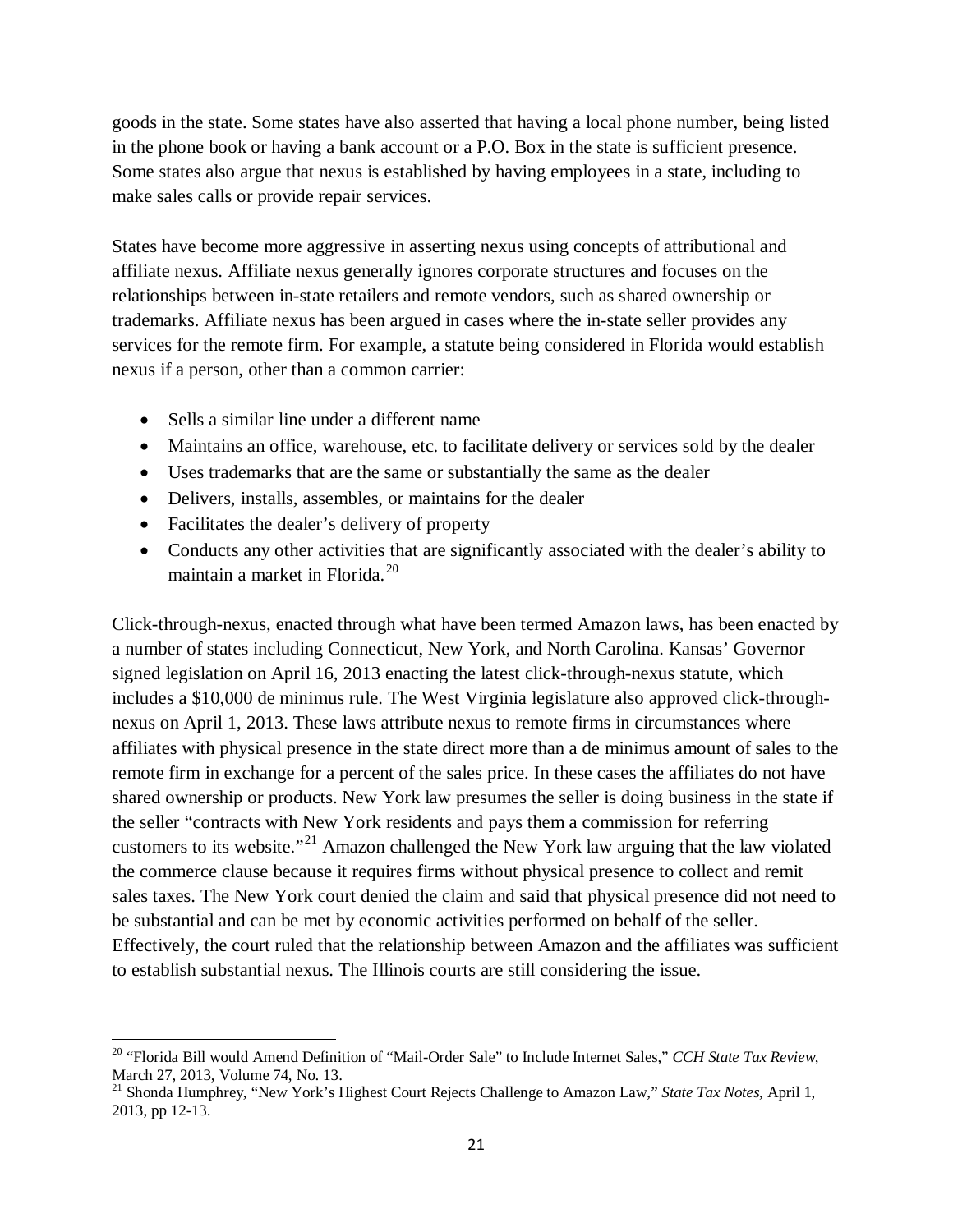Click-through-nexus will only affect a small number of relatively large firms that have these affiliate relationships. Amazon and Overstock have threatened to eliminate the affiliate relationships in states that adopt the legislation and in some cases have done so – though not in the large states of New York where the litigation has taken place and California where an alternative agreement was reached. Thus, consideration of click-through-nexus (and any nexus changes) must be considered in light of how affected firms may choose to respond in addition to potential revenues and ensuring even taxation of remote and bricks and mortar vendors.

**Encouraging Sales and Use Tax Compliance.** Buyers are required to remit the use tax in circumstances where the sales tax has not been collected. As noted above, use tax compliance is generally regarded as the weakest of any state tax. At least 25 states seek to enhance compliance by including a line on the individual income tax return requiring tax filers to report use tax due.<sup>[22](#page-22-0)</sup> The District of Columbia could follow this approach though it generally raises very little revenue. Manzi reports that New York receives the greatest amount of revenue from this provision at \$34.6 million, and California is the only other state to collect more than \$5.0 million. Nine of the states obtain less than \$1.0 million. Further, one percent or less of income tax returns reports any liability in at least one-half of the states with the line on their income tax return. Still, states like Louisiana, Massachusetts and Michigan saw significant growth in use tax revenues after the line was added to returns. State provisions differ to some extent. For example, Manzi finds that slightly more returns include sales tax liability and the amount is slightly higher in states requiring taxpayers to clearly indicate no liability if they have none.

Also, several states have enacted legislation requiring remote retailers to provide buyers with notice that use taxes might be due on the transactions. Oklahoma, South Dakota, Vermont and most recently Kentucky have enacted such legislation. Some questions have been raised about the constitutionality of such provisions and the court ruled that Colorado's reporting requirements were unconstitutional. South Dakota and Vermont's legislation appears to have no penalties for vendors who fail to comply.

<span id="page-21-1"></span><span id="page-21-0"></span><sup>&</sup>lt;sup>22</sup> See Nina Manzi "Use Tax Collection on Income Tax Returns in Other States," Policy Brief, Research Department, Minnesota House of Representatives, April 2012. l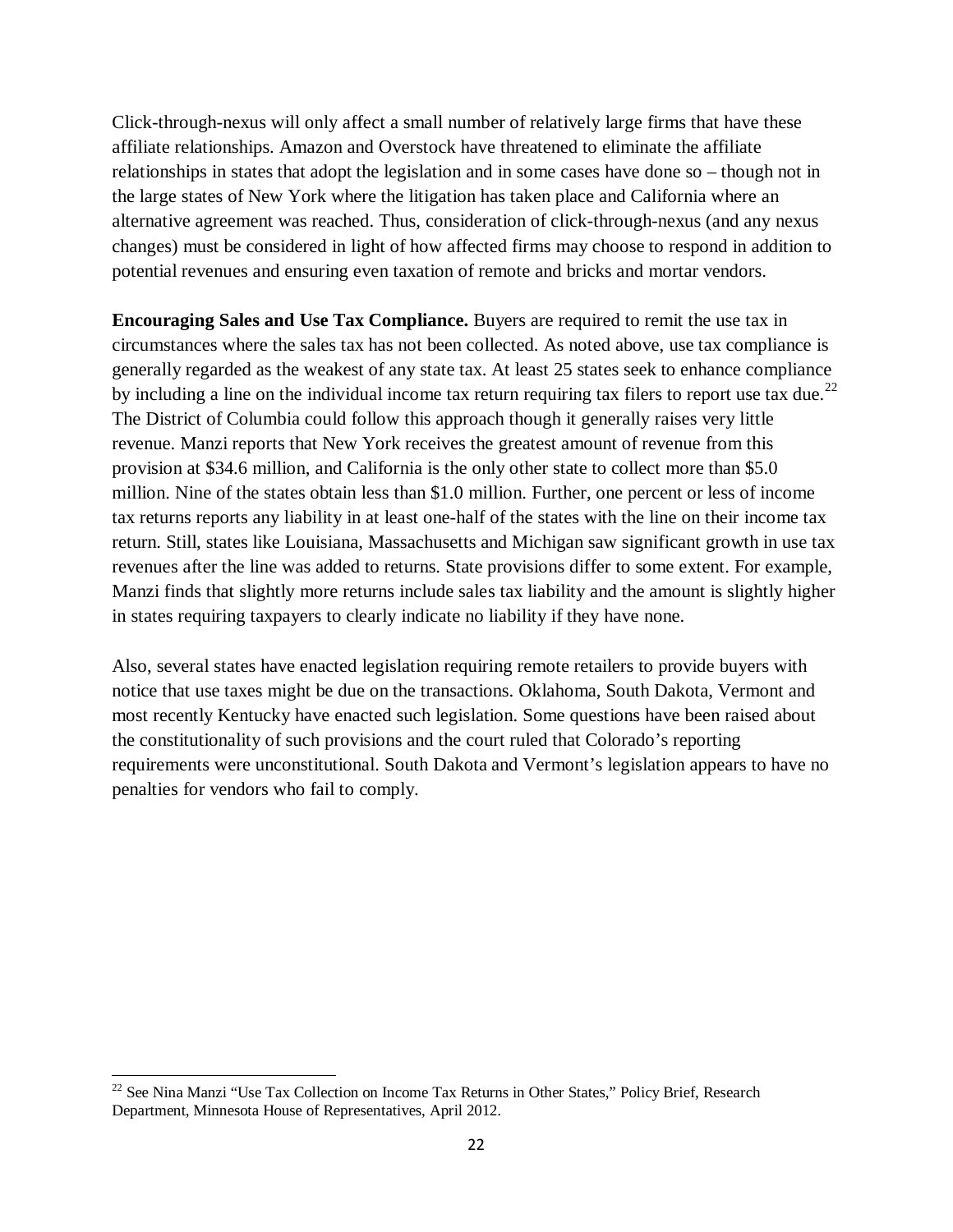#### **4. Sales Tax and the Economy**

Sales taxes induce several effects on economic activity:

- they raise the cost of producing or selling in the District
- they encourage the purchase of goods relative to services, since the former is taxed more heavily
- they encourage purchase online, via catalog or through cross border shopping because the tax is more effectively collected when sales are made in bricks and mortar stores

#### **Tax Pyramiding and Effects on Business**

A considerable portion of sales tax revenue comes from taxing business-to-business transactions in the District. This tax on business inputs has the potential to impact how firms behave, such as where they locate or whether they vertically integrate. The Council on State Taxation estimates that businesses paid \$300 million in sales taxes to the District in 2011, representing somewhat over 30 percent of sales tax collections.<sup>[23](#page-23-0)</sup> The share paid by business is small relative to the share that has been estimated for many other states.<sup>[24](#page-23-1)</sup> This section describes the types of distortions in business behavior that can arise and what we know about the likely magnitude of the influences, though the empirical work on the effects is limited. Concerns about tax pyramiding in DC may be less pronounced than in many states given the lack of manufacturing and small geographic size in the District. Still, many inputs purchased by service firms operating in DC are taxed, as evidenced by the COST analysis, and this raises the cost of operating in the District relative to places where these inputs are not taxed. Thus, concerns about pyramiding cannot be ignored.

Economists almost uniformly oppose taxes on business-to-business transactions. One reason is that the sales tax is intended as a tax on consumption, but businesses do not consume, they produce.<sup>[25](#page-23-2)</sup> It is reasonable to presume that everything businesses purchase is necessary to produce and sell their product (regardless of whether the firm is a manufacturer, wholesaler, or retailer) and does not fit within the conceptual framework of a consumption tax. An exception is that an argument can be made to impose the tax on business inputs in cases where the final output is not taxed through the sales tax. Indeed, a tax on all inputs is comparable to a tax on the output. But, even in this case taxing the inputs may discourage production of some goods and services in the District.

Second, taxes on business inputs can potentially alter business behavior and harm the District's economy as firms seek to limit the amount of tax they pay. Firms can substitute non-taxable inputs for taxable ones, to the extent that taxability differs and input substitution is possible. Alternatively, firms can vertically integrate and bring more production within a single company,

<sup>&</sup>lt;sup>23</sup> See Council on State Taxation and Ernst & Young and Cline, Phillips and Neubig (2013).

<sup>&</sup>lt;sup>24</sup> For example, see Ring (1999) who estimated that instate consumers pay 59 percent of the sales tax in the average state. Ring finds consumers pay 56 percent of DC's sales tax, which is lower than the COST results.

<span id="page-22-0"></span> $25$  This statement ignores any propensity to use a company to make purchases of goods that are intended for personal consumption. This can be a form of tax evasion that is intended to lower sales and income tax liabilities, and is not production.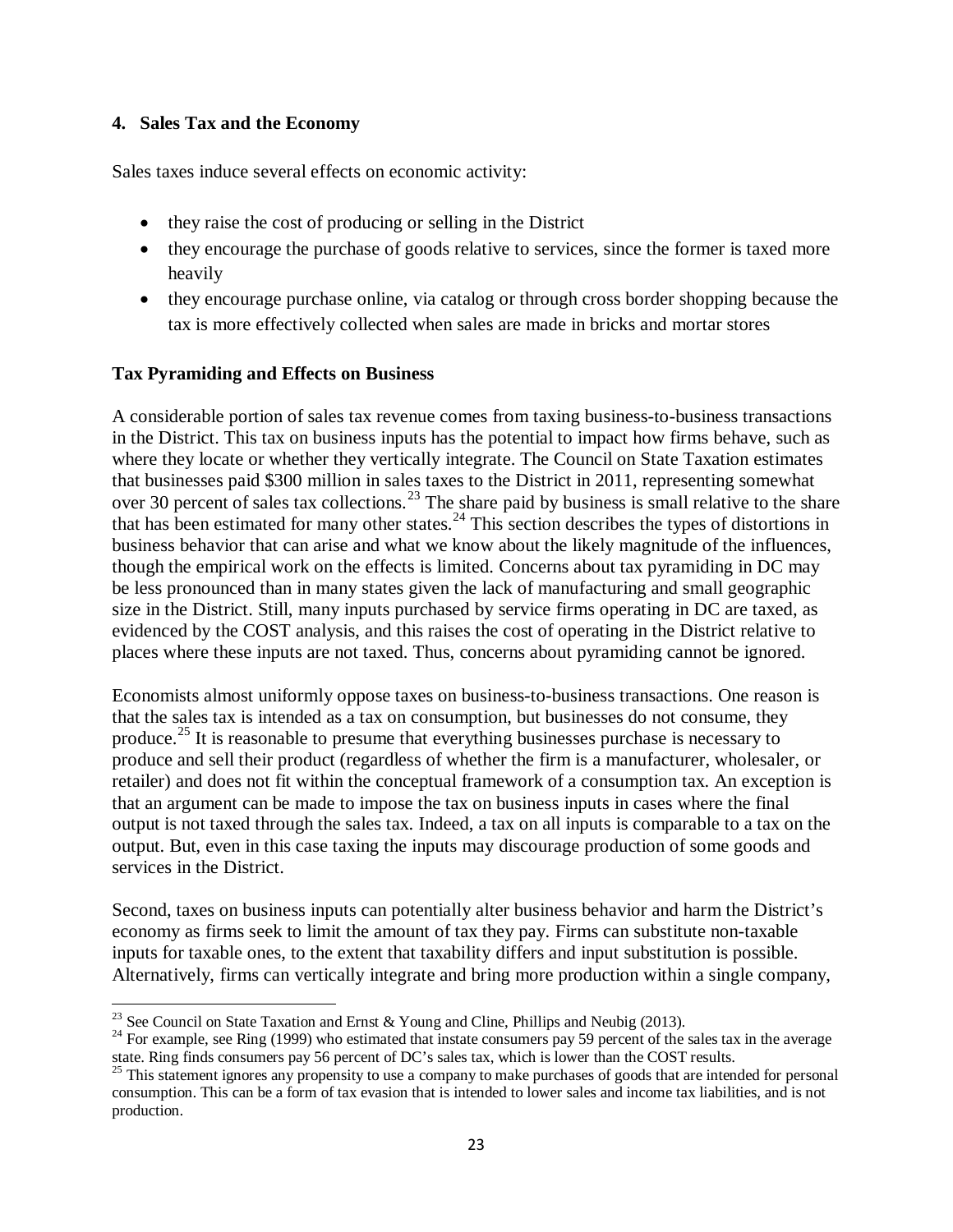that is, they can self-provide the service. For example, a firm can hire its own accountants and lawyers to avoid a tax on purchased services. Firms' costs net of taxes will rise to the extent that taxes alter the way that business operates, since firms would bring the lawyers and accountants into the firm without the tax if this were generally the lowest cost way to operate.[26](#page-24-0) No evidence exists on the extent to which firms vertically integrate to lessen their tax burdens, but the largest responses are expected from big firms, which are best able to vertically integrate. Not only are smaller businesses less able to vertically integrate but they may also be hurt as larger companies outsource less in response to tax on transactions between firms.

Third, input taxes raise the cost of producing in the District, which can cause some firms to locate their production in states that impose lower tax burdens on business transactions. No empirical research directly examines the extent to which taxes on business inputs harm a state's economy, though some research considers whether higher sales taxes (measured by the tax rate) generally harm a state's economy. For example, Bruce, Deskins, and Fox (2007) find that Gross State Product falls as states increase their sales tax rates. They argue that the effects of taxes on location are growing because technology makes it increasingly easy for firms to geographically separate their production from their markets. Carroll and Wasylenko (1994) study how a number of fiscal variables, including the sales tax, affect total employment and manufacturing employment in a state. They observe no relationship between sales taxes and total employment. However, they found that states with higher sales tax rates had lower manufacturing employment in the years between 1967 and 1983, though the effects were no longer present when they studied 1984 to 1988. This suggested that the effects of taxes on business location are diminishing, the opposite conclusion of Bruce, Deskins, and Fox. But, the Carroll and Wasylenko study entirely predates recent technology and the Internet and may be less applicable to today's more mobile economy.

This research does not directly examine the key issue of whether firms move their production activity in response to states' decisions to tax business inputs and to tax them at higher rates. Still, it is reasonable to presume that bigger taxes on business purchases reduce the propensity for firms to locate or produce in the District, whether the firms are in manufacturing, retailing, or service production. Further, these effects are likely largest for those firms purchasing the greatest amount of taxable inputs and those firms that can most easily separate their point of production and their markets (such as many firms producing for national or international markets). Thus, the effects are likely to vary across industries and sizes of firms.

Fourth, the sales tax on business purchases pyramids as tax is collected at several levels of the production process and on final sales that already include tax levied on inputs. This means that effective rates on some purchases exceed 5.75 percent. The extent of pyramiding depends on the complexity of the production process (how many levels of production a good or service goes through), the tax treatment of the various business transactions, and the propensity to vertically integrate in the industry. Though a gross receipts tax differs somewhat from a sales tax, the State of Washington found that gross receipts taxes pyramided an average of 2.5 times. The extent of pyramiding differed significantly by type of good.

<span id="page-23-1"></span><span id="page-23-0"></span>l

<span id="page-23-2"></span> $26$  Of course, vertical integration is the best business model for some activities in some firms even without the encouragement from taxes.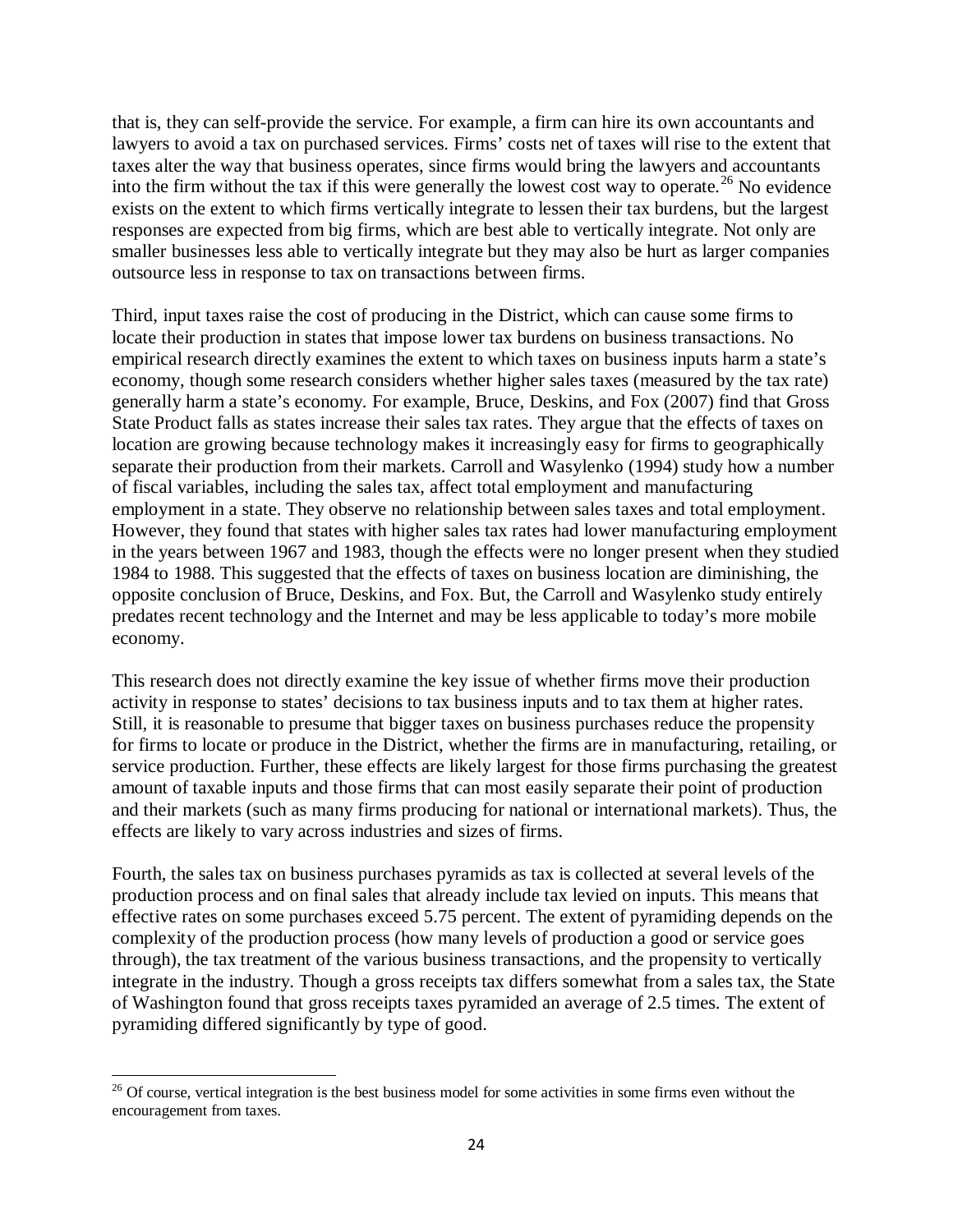The District, like the states, limits pyramiding through some of its exemptions. Still, pyramiding exists and varies significantly across economic sectors. Assuming that business purchases of capital equipment, communications equipment, utilities, and office supplies are taxable, Hawkins (2002) finds that the sales tax is imposed on inputs equal to 14.7 percent of the revenues of electric producers, 11.2 percent for firms taking fees and admissions, and 11.5 percent for firms providing non-shelter lodging. The cascading can have important economic effects as it raises the relative price of some goods and causes people to purchase less of these goods. Hawkins finds that the loss in wellbeing in a state as a result of differential effective tax rates because of pyramiding is small in states with broad based taxes, and the losses are much larger if states adopt narrow tax bases.  $27$  This conclusion follows because the sales tax distortions, other than from pyramiding, are smaller for states with broad based sales taxes. The Hawkins' pyramiding estimates are for an average state and do not necessarily fit the District. The problem of pyramiding may be smaller than in the average state because the base may be somewhat larger than average. Further, pyramiding may be less likely in the relatively small size of the District. On the other hand, the very open economy in which the District operates will increase the economic effects of high effective tax rates resulting from pyramiding.

Firms may limit pyramiding by purchasing inputs from lower tax jurisdictions, buying online and not paying the use tax, or changing their behavior to purchase fewer taxed inputs. From a policy perspective, reducing taxation of business input purchases is the best means available to limit pyramiding. But reducing taxation of business purchases is often difficult because of the problem of distinguishing between businesses and consumers when purchases are made.

While taxing business-to-business transactions causes the perverse effects previously described, it allows a lower tax rate to raise a specific amount of revenue, given the resulting larger tax base. The base is broader simply because a series of intermediate transactions (purchases by one business from another) is taxable in addition to taxes imposed on final sales. Lower tax rates reduce the disincentives described above, such as for purchasing untaxed items relative to taxed items (for both businesses and consumers) and for vertically integrating. Lower rates also lessen the disincentive to work caused by the tax being imposed on purchased items.<sup>[28](#page-25-1)</sup> Thus, the net effect on a state's economy from taxing business inputs depends on the relative size of benefits from the lower tax rate versus costs from altering business behavior. Russo (2005) finds that eliminating the tax on business inputs results in a small increase in the size of a state's economy and an improvement in the state's wellbeing, even though the tax rate must be higher.

#### **The Sales Tax and Consumption**

 $\overline{\phantom{a}}$ 

The sales tax can affect consumer behavior in two key ways, given that consumers bear the tax on local purchases and may not pay on remote purchases. First, they can alter *where or how* people buy, as was discussed in the section on e-commerce above.

Second, sales taxes can change *what* consumers buy since the relative price of exempt items is lower than for taxable items. Also, the relative prices of goods and services are changed to the

<span id="page-24-0"></span><sup>&</sup>lt;sup>27</sup> Effects on a state's wellbeing are measured by changes in the excess burden of the tax.<br><sup>28</sup> Specifically, the sales tax is not imposed on leisure time but is imposed on many goods and services purchased by consumers.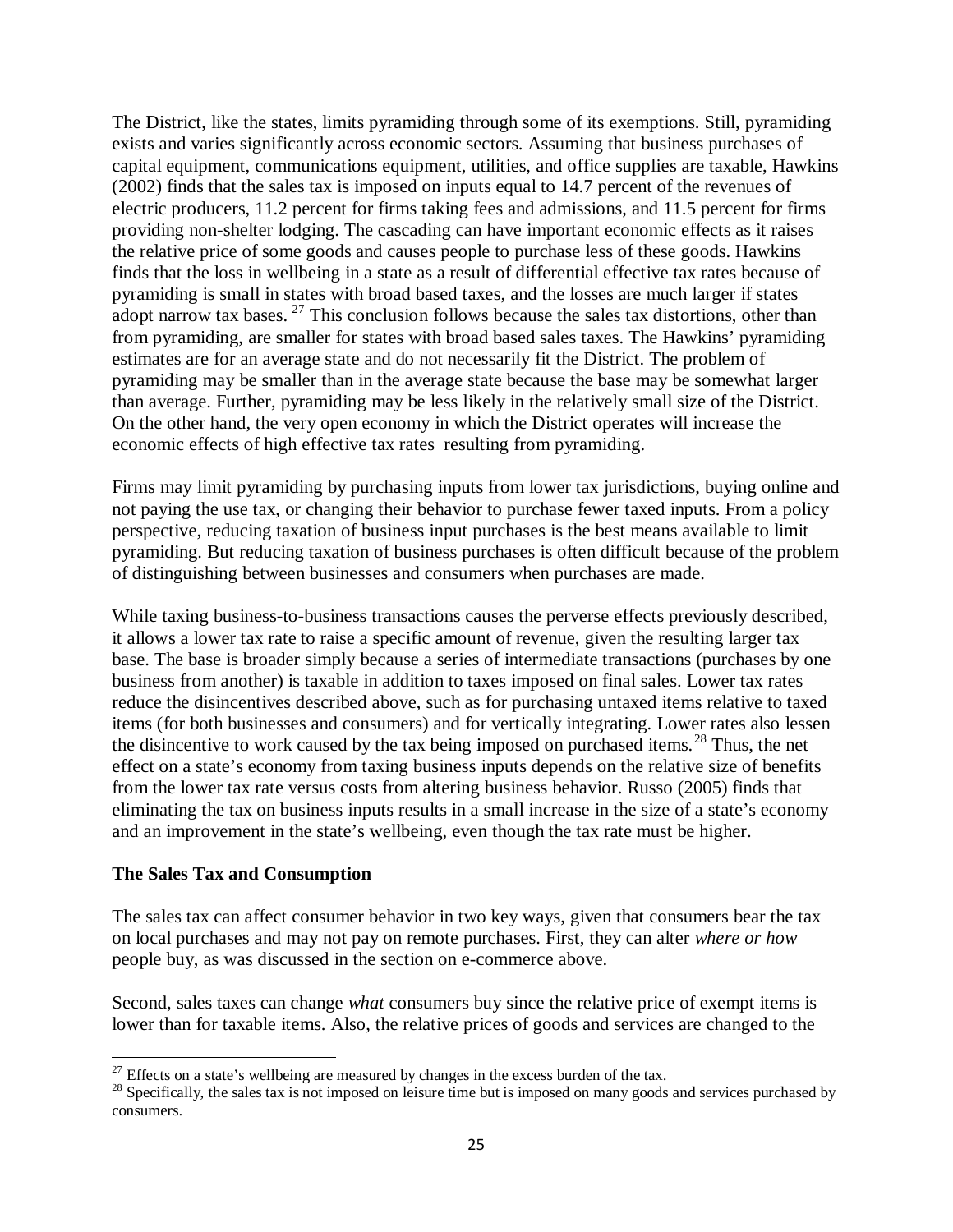<span id="page-25-1"></span><span id="page-25-0"></span>extent that taxes pyramid more into one set of goods than another. The effects on behavior and tax revenues depend on how responsive consumers are to the price of the exempt versus the taxable goods. Merriman and Skidmore (2000) indirectly investigated this question by studying how the sales tax rate affected the allocation of expenditures between retail activity and service activity between 1982 and 1992. This is a reasonable test of the effect that sales taxes have on exempt versus non-exempt purchases since many services are exempt in most states and many goods are taxable in most states. Merriman and Skidmore find evidence that the share of the economy in the retail sector fell, and the share in the service sector rose in high sales tax rate states. This suggests, as would be expected, that sales taxes alter consumption behavior by increasing the quantity demanded for exempt items compared with taxable items. Thus, adding services to the District's base can be expected to reduce the amount of purchases, at least to some extent or to shift purchases to outside the District.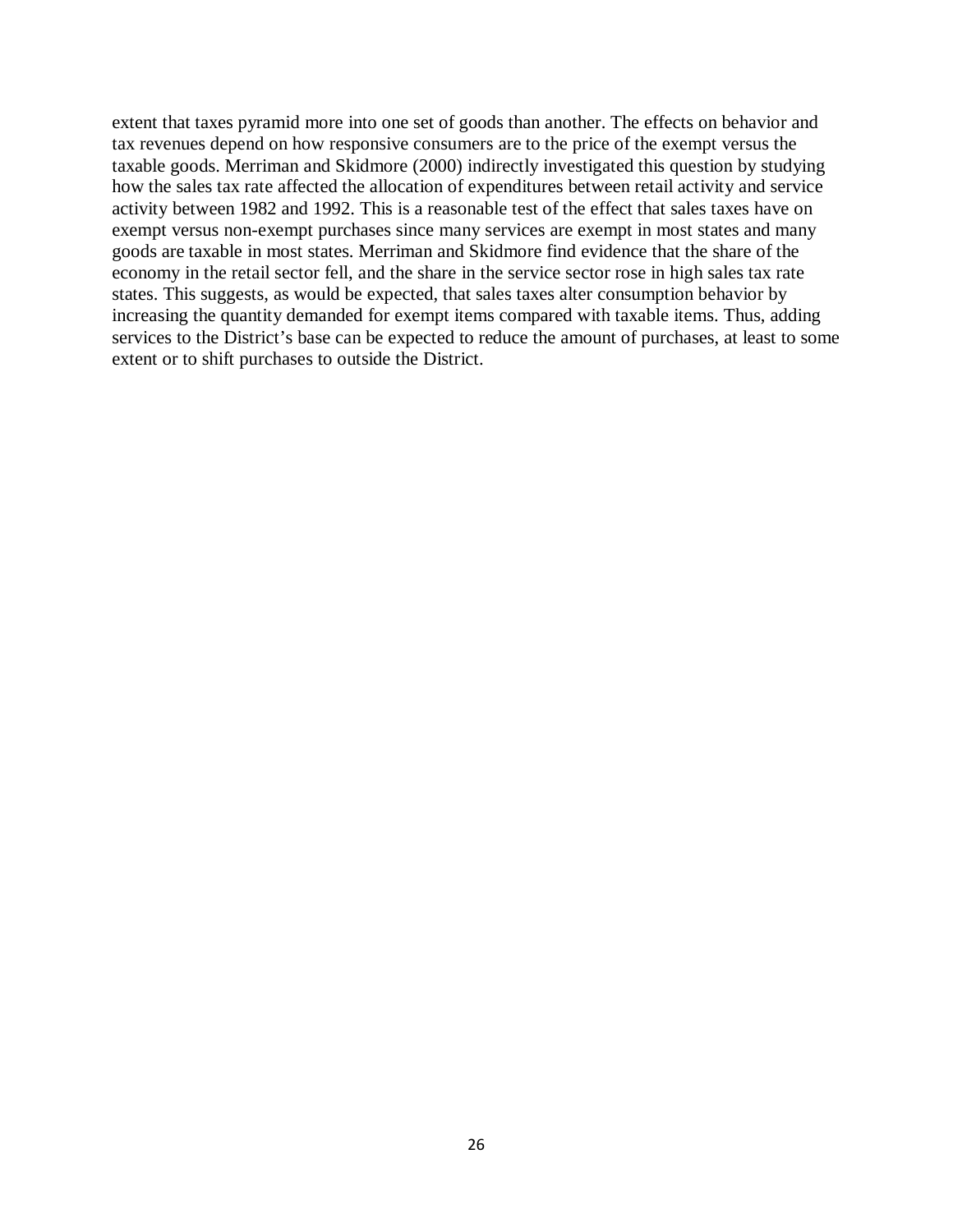#### **5. Selective Sales Taxes**

 $\overline{\phantom{a}}$ 

The District of Columbia levies selective sales taxes on tobacco, alcohol, transient accommodations, parking, and food for immediate consumption, both through the sales tax and with special excises. The District's use of higher sales tax rates on specific commodities is more common than in most states.<sup>[29](#page-27-0)</sup> The District has a 14.5 percent rate on transient accommodations, 18 percent on parking, 12 percent on tobacco products, 10 percent on restaurant meals (including liquor), and 10 percent on liquor for consumption off the premises. The overall tax burden often is a function of several different tax structures, making comparisons across states somewhat problematic. Still, it is possible to make indicative comparisons by combining taxes to measure the overall burden in the District relative to the states. The percentages above the standard 5.75 rate can be thought of as selective sales taxes.

The District raises 1.2 percent of tax revenue using selective unit sales taxes on motor fuel, alcohol, and tobacco (see Figure 1). The average state and local government, on the other hand, collects 4.8 percent from these selective sales taxes. Maryland governments generate 4.2 percent and Virginia 4.1 percent of revenues from these taxes. The District's collections are also very low in per capita terms, particularly for motor vehicle fuel taxes. Per capita DC collections are lower than the national average for all three categories and are lower than Maryland for tobacco, are lower than Virginia for alcohol, and are lower than both states for motor vehicle fuel.

In addition to these unit taxes, the states' sales tax rates are frequently levied on these purchases. In some cases, such as D.C., the rates are above the standard sales tax rate. The District levies high rates on alcohol and tobacco through the sales tax, and these revenues are not reflected in the percentages provided in the previous paragraph. The motor vehicle excise tax is also imposed on the purchase of vehicles. Thus, the overall relative revenue collected from taxation of these commodities by the District is understated in Figure 1.

The combined additional sales tax (amount above the standard rate) and unit tax rates in the District are generally high for alcohol and tobacco, which means there is likely to be considerable cross border shopping. The result is more likely to be limited purchasing by residents, which reduces the unit sales and probably explains some of why the per capita unit tax collections in the District are low.

 $29$  Other variants from the standard rate exist. For example, several states offer a preferred (lower) rate for food for consumption at home. Hawaii taxes a number of transactions at lower than the standard 4.0 percent rate. As described below, a number of states have different rates on vehicle sales.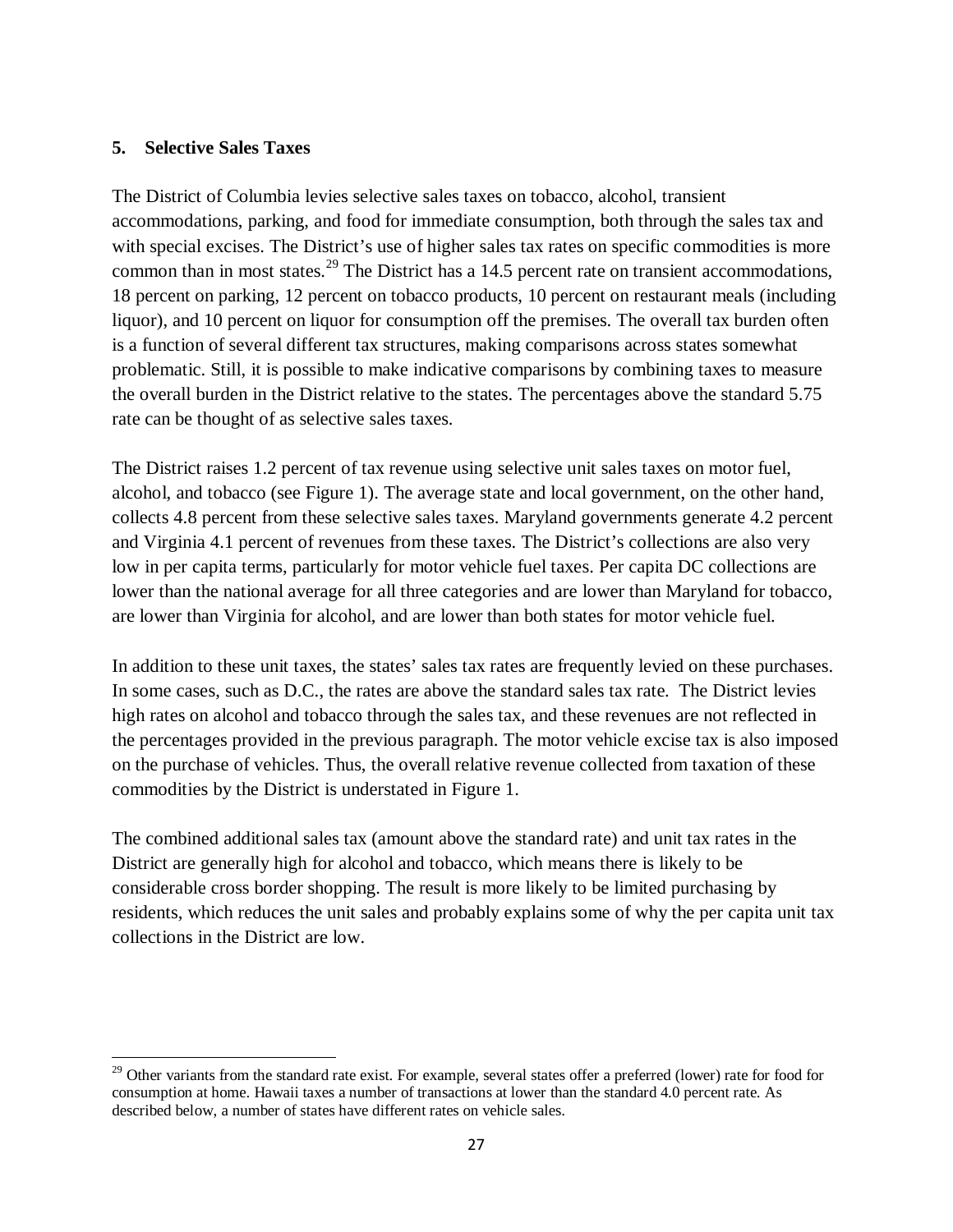#### **Alcohol and Tobacco Taxes**

[DC](#page-28-0), like essentially every state, imposes special unit taxes on tobacco and alcohol products, with DC's cigarette unit tax rate being relatively high and the alcohol rates relatively low. The overall relative tax burden is the sum of the sales tax and the selective salestax.

The District levies a \$2.50 tax per pack of cigarettes and an in lieu sales tax of \$0.36 per pack. The unit tax was increased from \$0.65 to \$1.00 in 2003 and from \$1.00 to \$2.50 in 2009. The District's current combined tax on cigarettes is considerably higher than the median state's \$1.36 per pack and the \$0.30 per pack in Virginia and \$2.00 per pack in Maryland.<sup>[31](#page-28-1)</sup> Still, nine states led by New York's \$4.35 per pack have higher rates. Generally, cigarette tax rates are much higher from the District going north than they are in Virginia and other states south along the Atlantic Ocean (see Figure 3). Indeed, Virginia has the second lowest tax rate, with only Missouri having a lower rate. A federal tax and local taxes in many cities and counties are also levied on cigarettes.

## Figure 3: State Cigarette Excise Tax Rates, as of Jan. 1, 2013 (Dollars per 20-pack)



Taxes on alcohol products can be more difficult to compare across governments because they differ significantly by type of product. The District uses relatively low specific taxes on alcohol products but the tax is not unusually low when the sales tax is included. DC is tied with Virginia for the lowest specific tax rate on distilled spirits at \$1.50 per gallon.<sup>[32](#page-29-0)</sup> But, DC's tax on spirits rises considerably when the sales tax is included. The Tax Foundation lists the D.C. tax as \$5.37 per gallon including both the sales and specific taxes, which is higher than Maryland's, much

<span id="page-27-0"></span><sup>&</sup>lt;sup>31</sup> See http://taxadmin.org/fta/rate/cigarette.pdf

 $32$  Eighteen states have state liquor stores.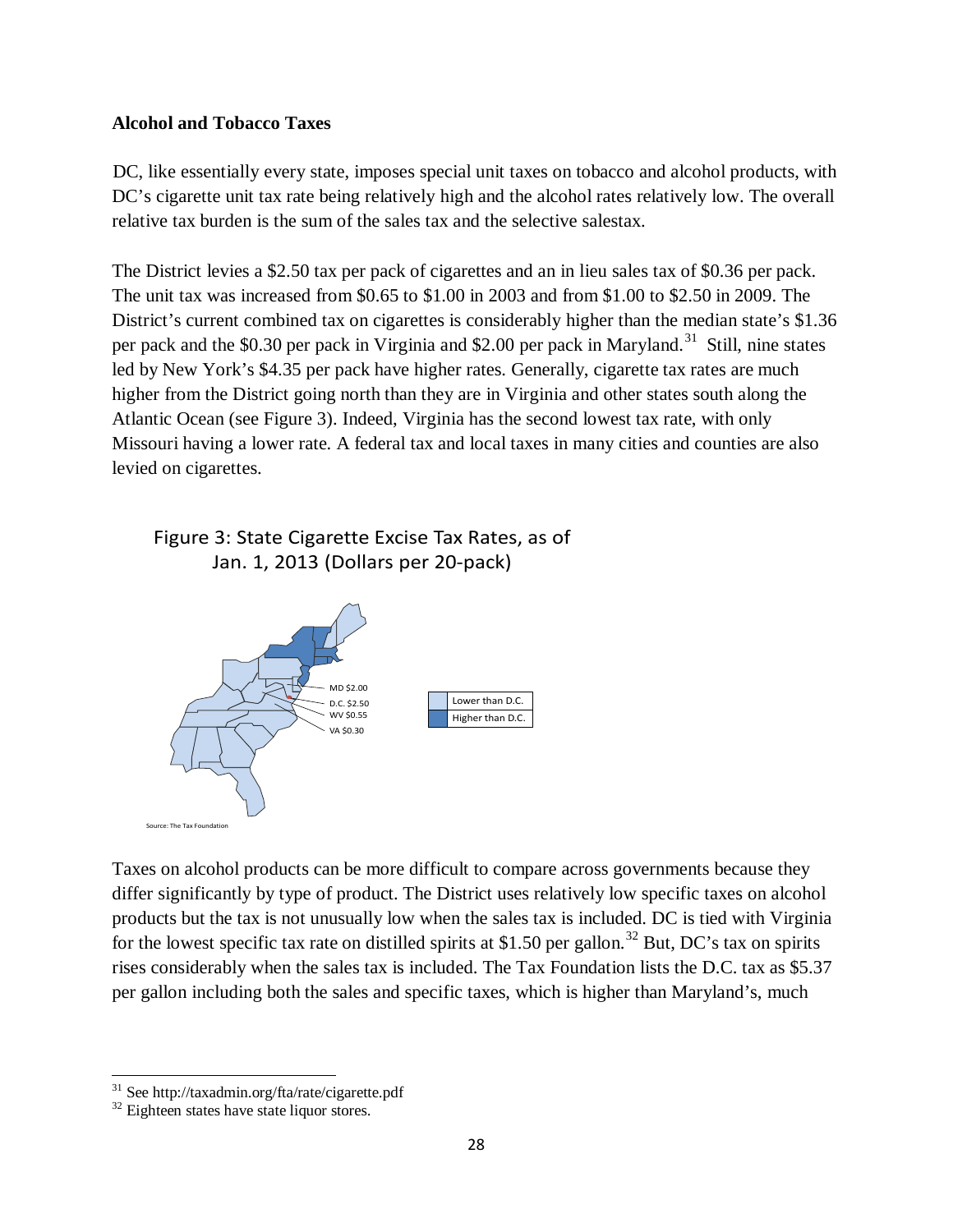lower than Virginia's, and approximately in the middle of all states (see Figure 4).<sup>[33](#page-29-1)</sup> The District's \$0.30 per gallon tax on wine is well below the median state's \$0.70, Virginia's \$1.51 per gallon and Maryland's \$0.40 per gallon.<sup>[34](#page-29-2)</sup> Five states have lower rates than the District and several have the same rate. Again, the District's rate is not low when the sales tax differential is included. The Tax Foundation lists the District as  $6<sup>th</sup>$  highest relative to the states, a little higher than both Virginia and Maryland. Similarly, the District imposes relatively low unit beer taxes at \$0.09 per gallon, which is well under the median state's \$0.19. Maryland also uses a \$0.09 rate and Virginia has a \$0.26 per gallon tax. Six states have lower rates and several have the same rate. DC does not impose a higher sales tax rate on purchase of beer for use at home.

## Figure 4: State Spirits Excise Tax Rates, as of Jan. 1, 2013 (Dollars per Gallon)



Selective taxes are generally imposed on tobacco and alcohol because of some combination of intent to:

- generate revenue
- impose charges for negative externalities (for both the users and secondary participants) from consumption
- discourage consumption
- tax non-residents

 $\overline{\phantom{a}}$ 

<span id="page-28-0"></span><sup>&</sup>lt;sup>33</sup> The Tax Foundation data only include sales taxes that are specific to the product, so they may overstate the District's relative position to some extent.

<span id="page-28-1"></span> $34$  Rates vary based on alcohol content and some wine in Virginia is only available in state liquor stores.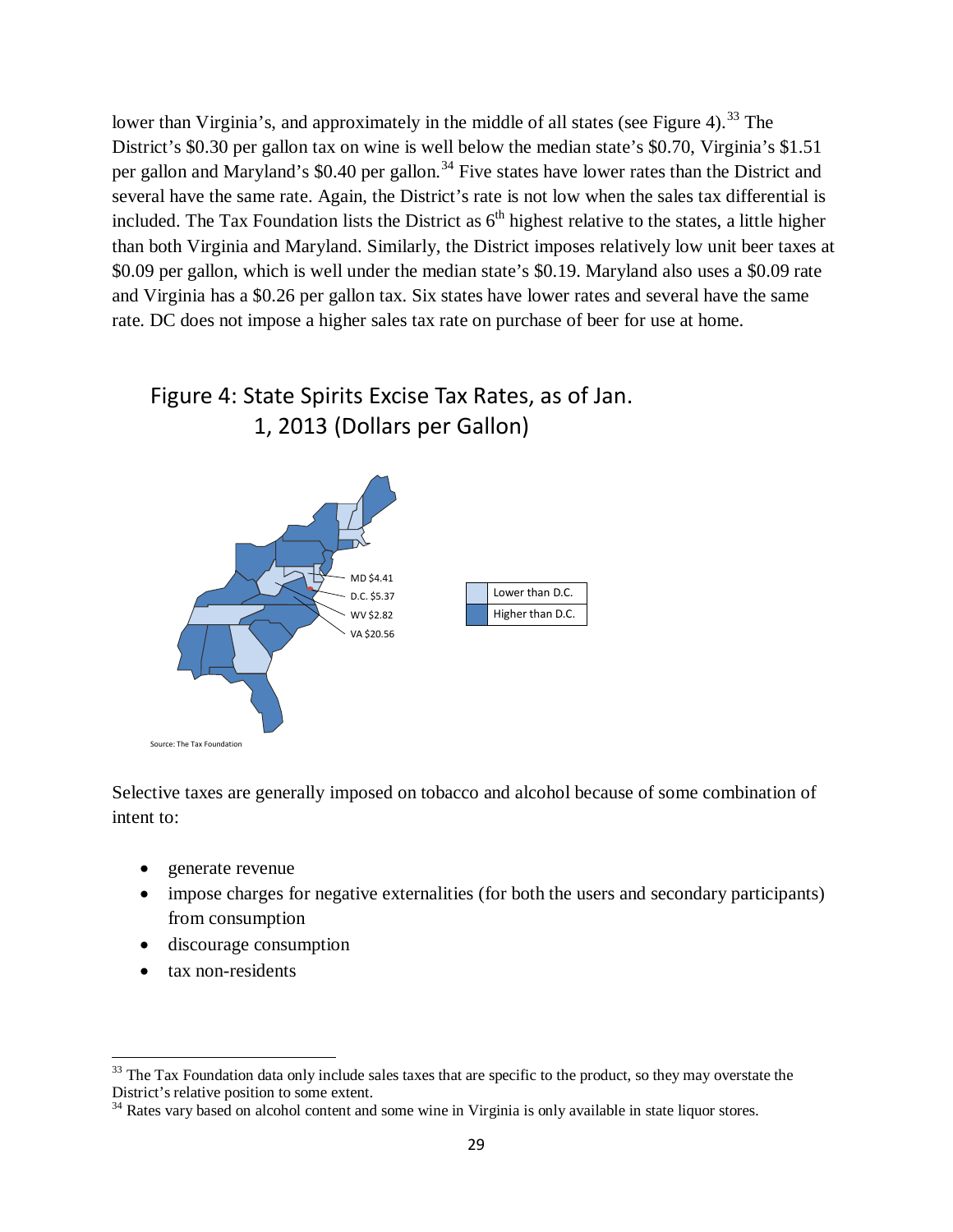Several points can be emphasized about these expectations regarding D.C.'s selective sales taxes. In sum, the structure appears to generate additional revenue (though less than would be expected given the cross border shopping induced by high rates relative to neighboring states on some products) and increase revenue growth, raise the costs of buying and consuming alcohol and tobacco in the District as a charge for negative externalities, have little effect on consumption and generate significant revenue from those visitors who purchase the commodities in the District.

First, ad valorem tax rates on cigarettes and alcohol offer better revenue elasticity than unit taxes so the District obtains better revenue growth from the selective sales taxes than do many states that rely only on unit taxes. Ad valorem tax revenues grow with both consumption and price increases whereas unit tax revenue only rises with consumption growth (and higher prices can actually reduce revenues because of reductions in quantity of sales). Slow revenue growth is one reason for more than 100 cigarette tax rate increases across the country since 2000 (including the two in the District).<sup>[35](#page-31-0)</sup> Consideration could be given to imposing ad valorem rates on cigarettes. Such a step would be inconsistent with states, which have generally used unit taxes and imposed discrete rate increases to generate more revenue rather than levy specific ad valorem excise tax rates on tobacco. Imposition of the sales tax on cigarettes already adds some elasticity to the tax on tobacco.

Second, high rates encourage purchasing from lower price options outside the District. Recent research, focused particularly on cigarette taxes, evidences a very strong response to price/tax differentials across states. For example, Lovenheim (2008) concludes that 63 percent of DC residents who smoke engage in casual cigarette smuggling because of the District's high tax rate relative to neighbors, and particularly relative to Virginia. Lovenheim's estimates are based on data from the late 1990s and early 2000s and the incentives are even greater for casual smuggling today given the larger state tax rate differentials and growth in the Internet.<sup>[36](#page-31-1)</sup> As a result, the high rates raise less revenue than would have been expected and cigarette consumption is reduced much less than would have been anticipated because many cigarettes smoked by DC residents are likely purchased in neighboring states rather than the District. Lovenheim concludes that the tax rate has little impact on cigarette smoking because many buyers view the price/tax in the lower tax option (Virginia for example) as the relevant price for deciding whether and how much to smoke.

Similar research is not available on the extent to which alcohol tax differences affect casual smuggling but it is reasonable to think the effects would be smaller given the bulkiness of the products and the lower tax differentials across DC, Maryland and Virginia. Still, some smuggling almost surely occurs to take advantage of lower rates in nearby states and for convenience.

<span id="page-29-1"></span><span id="page-29-0"></span> $35$  See http://www.taxadmin.org/fta/rate/cig\_inc02.html

<span id="page-29-2"></span><sup>&</sup>lt;sup>36</sup> See Goolsbee, Lovenheim, and Joel Slemrod (2010).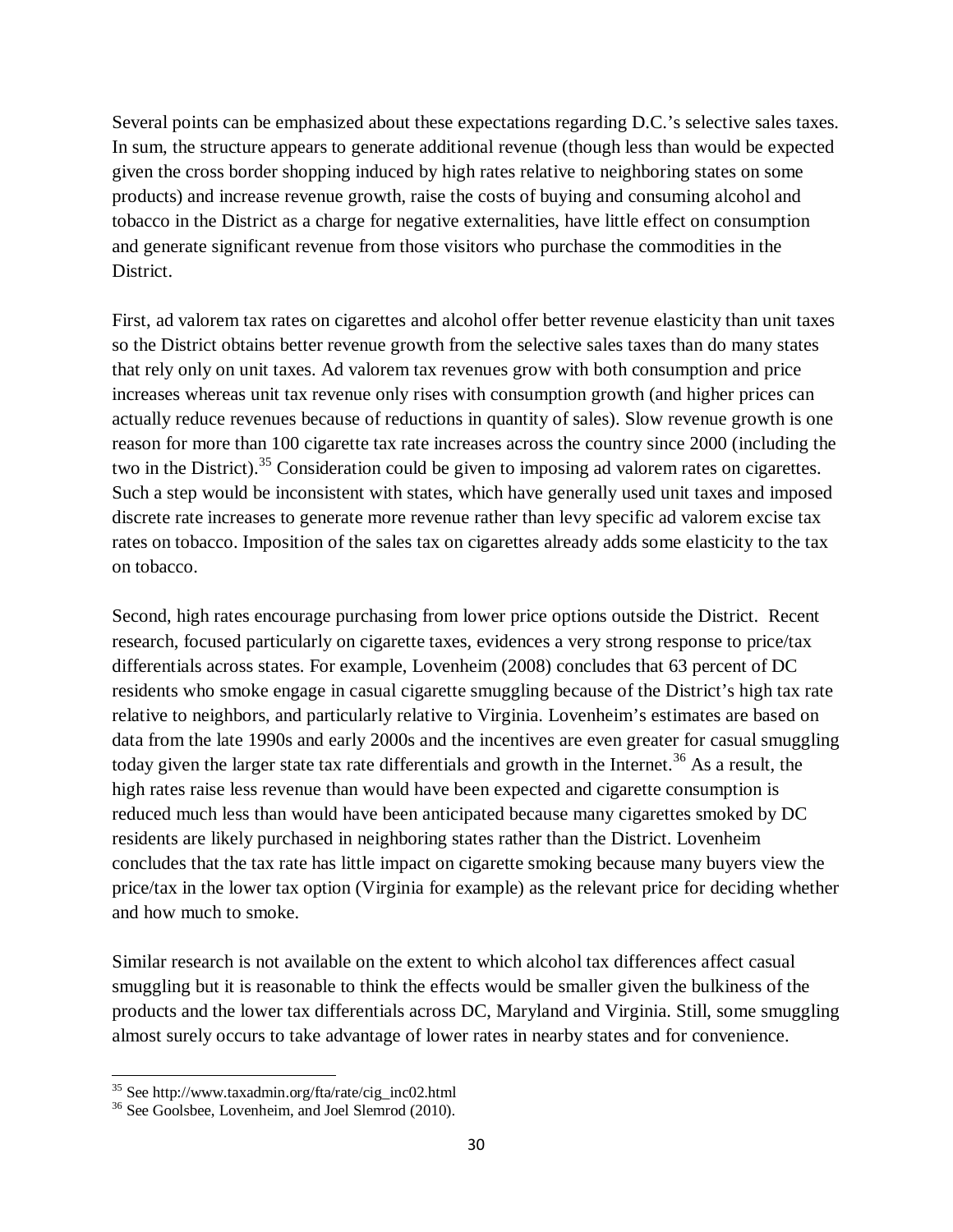Finally, many governments impose taxes with the hope of collecting revenues from tourists and commuters. The District receives revenues from non-residents who purchase cigarettes and alcohol while in the city for work or tourism, but no data are available on the extent to which this occurs. The current high sales and excise tax rates on cigarettes and alcohol may be intended to "export" the tax by collecting revenues from people who are willing to pay the high price for current consumption during their brief stay in the District, while many residents purchase much of their products in other places. Economists are concerned that revenue from tax exporting creates an incentive for government to be excessively large, but politicians may like collecting taxes from those who do not vote.

#### **Motor Vehicle and Motor Fuel Taxes**

All states plus the District of Columbia levy taxes on motor fuels, which are normally intended to finance some construction and maintenance of the roads. Pearl Richardson (1999) has written that these taxes are not user fees, which "are prices that the government charges identifiable individuals or entities for a service or good that it controls, and, more narrowly, as prices the government charges to recover its costs of providing special benefits to an identifiable recipient beyond those that accrue to the general public." Instead she refers to these taxes as beneficiary charges, which "differ from (user) fees, not only in structure of the charge but also in the degree of connection between the payers of the charge and the benefits or services that are financed with the proceeds." Thus, there may be some relationship between payment of the motor fuel tax and use of the road but it is much less direct that exists with user charges.

In some jurisdictions, such as the District, the rate is the same on gasoline, diesel fuel, and gasohol, but nearly 20 states have different rates between at least two of the fuel types. The District recently eliminated a 23.5 cents per gallon tax on fuel, which was just above the median of state rates, and replaced it with an 8.0 percent ad valorem tax on the wholesale price.<sup>[37](#page-32-0)</sup> Maryland also uses a 23.5 cent tax and Virginia has a lower 17.5 cents per gallon tax. Many states impose a range of other taxes on fuel or vehicles. For example, at least seven states also levy the general sales tax on fuel, several states impose some sales tax but not the general rate, several allow local sales taxes, and a number of other taxes are also levied.

Maryland and Virginia implemented fuel tax rate changes in July. Virginia raised the sales tax rate to 5.3 percent (though the rate is 6.0 percent in northern Virginia) and levied an ad valorem tax on the wholesale price of motor fuel. Maryland is indexing its fuel tax rate to the consumer price index (which means the rate goes up as inflation occurs) and imposing a one percent sales tax rate on most fuel. The sales tax rate on fuel is scheduled to rise in coming years. The District is following the same approach as Virginia with the tax on the wholesale price of fuel. These

<sup>&</sup>lt;sup>37</sup> See<http://www.taxadmin.org/fta/rate/mf.pdf> A special fee/tax is included in this calculation.  $\overline{a}$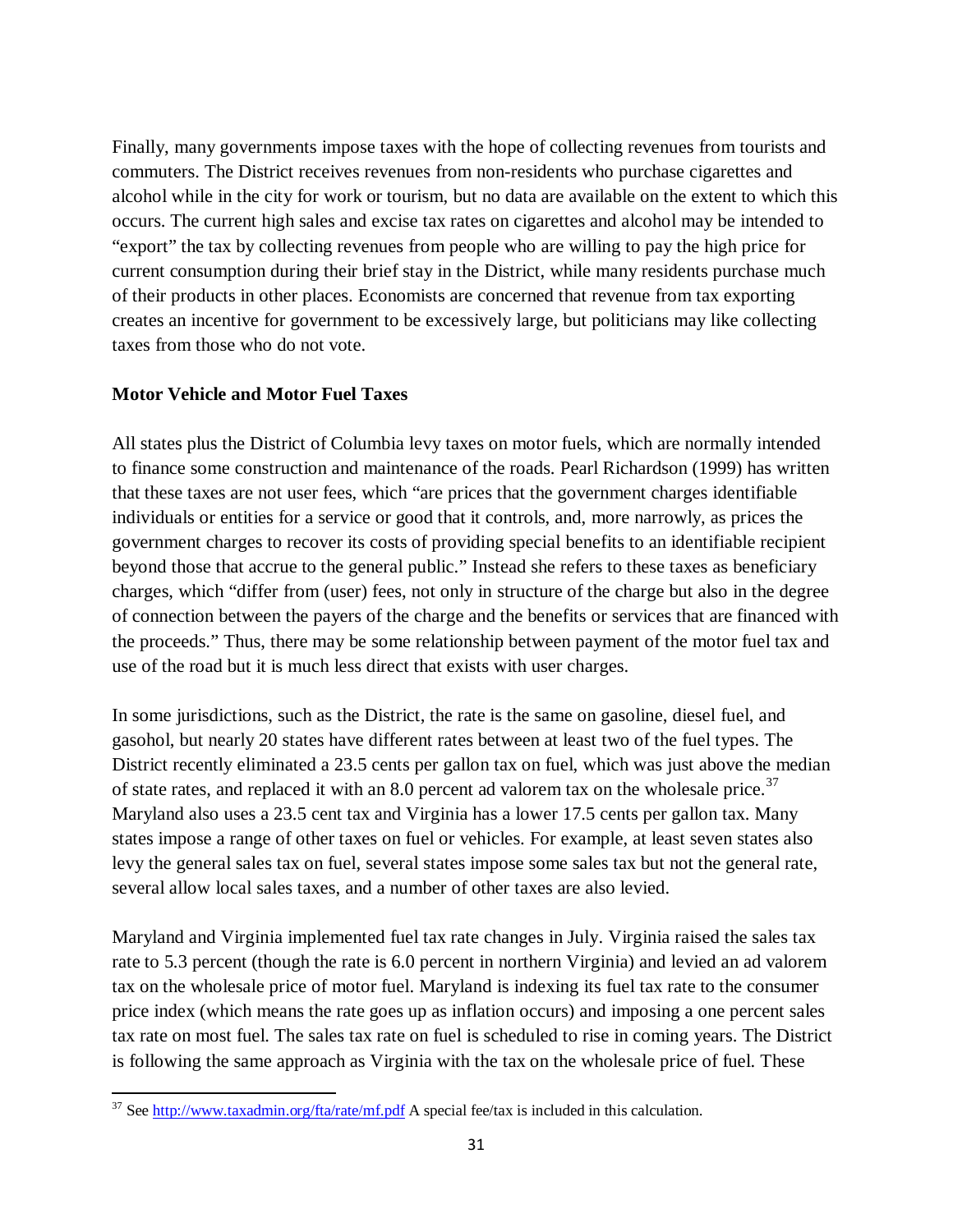states and DC are adding elasticity (responsiveness of tax revenue to growth in the nominal or real economy) to their fuel tax revenues, though using different approaches. Indexing the rate to the CPI is intended to cause revenues to rise with general inflation in the economy and the ad valorem tax causes revenues to rise (and fall) with movement in the price of fuel. History over the past several decades shows that oil prices rise faster than inflation which suggests that the approach chosen by DC will result in faster growth in revenue (though a higher price for fuel in the District could shift some purchases to Maryland or Virginia). Further, revenue growth in DC will be better over the long term than with the per gallon tax that only rose with purchases of fuel. On the other hand, taxes based on fuel prices, as enacted in DC, will add more volatility to the revenue system than the specific tax that was previously in effect or the Maryland approach of using a tax rate that rises with inflation. One evidence is that the CPI has only fallen two years since 1946, but oil prices have fallen three years since 2000.

For many years fuel taxes have been an important source of revenues across the country that is earmarked for road construction and maintenance. Unit taxes only grow with consumption which is rising very slowly so the fuel taxes have low revenue elasticity. A number of states have begun to think about alternative taxes on electric or hybrid cars to offset at least one source of erosion in oil sales and seek to maintain the relative importance of these taxes as a means of financing roads. However, research on the subject has generally concluded that electric and hybrid vehicles will remain a small share of the total fleet for many years into the future and that the damage to the roads from these vehicles is relatively small. As a result, a tax on these vehicles will not be an important source of revenues, though a case can still be made for a revenue contribution from these vehicles.

Sales taxes are also imposed on the purchase of vehicles in most states, but there are a range of different approaches. Some of these alternatives are listed here. DC levies the motor vehicle excise tax at a 6 percent sales tax rate on small vehicles but imposes a 7 percent tax on mid-sized vehicles and an 8 percent rate on the largest vehicles. Connecticut also has progressive rates, though based on price rather than weight. Connecticut has a 6.35 percent rate on vehicles \$50,000 and under and 7 percent on higher priced vehicles. Maryland uses the standard 6 percent rate on vehicles. Some states, such as Virginia, Alabama and Mississippi use an ad valorem tax but at lower than the standard sales tax rate. Virginia's rate is 3 percent, though it is scheduled to rise to 4.0 percent in July. Similarly, North Carolina has a 3 percent highway use tax rather than the standard sales tax rate. South Carolina levies the standard 5 percent sales tax rate but with a maximum of \$300 per vehicle. Delaware, on the other hand, has a 3.75 percent tax on vehicle sales, but has no general sales tax. Kentucky levies the standard sales tax rate but places the receipts in the highway fund rather than the general fund.

<span id="page-31-1"></span><span id="page-31-0"></span>The District generally has the right approach on taxing vehicles, at least if they are used by consumers. The sales tax should be imposed on the purchase of vehicles as a form of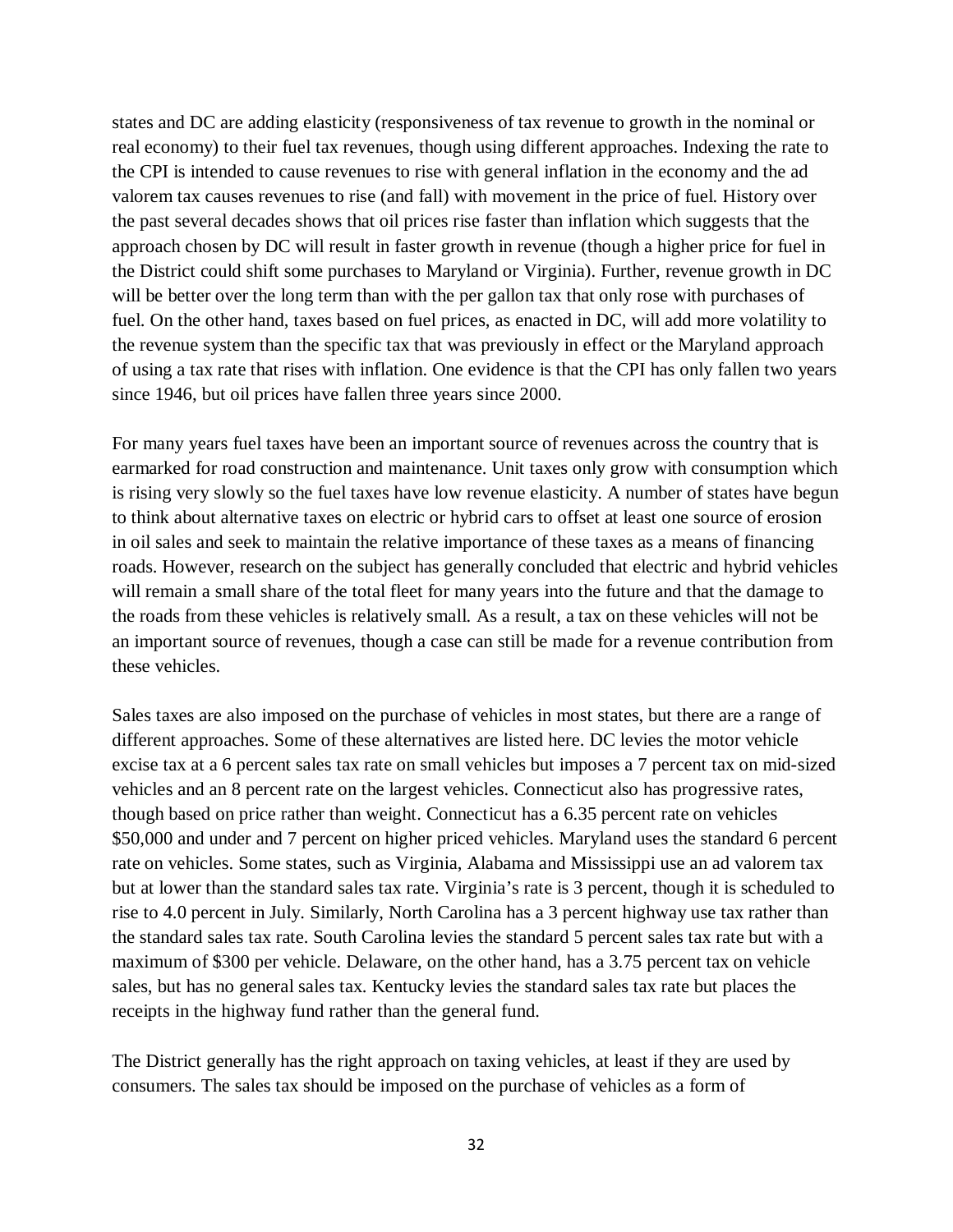consumption, which is effectively DC's approach. Presumably the higher rates on larger vehicles are intended to create a limited form of progressivity and to provide modest additional revenue from heavier vehicles.

#### **Hotel, Restaurant and Parking Taxes**

The District and nearly every large city imposes taxes on tourism related activity, including on hotel rooms, restaurants and parking, using a combination of state and local tax structures. Combined tax rates that exceed those imposed through the general sales tax are often imposed. Mak (2004) identifies five reasons to levy taxes on tourism:

- 1. to compensate the city (state) for costs imposed by non-residents while in the city
- 2. to export local tax burdens
- 3. to diversify the local tax structure
- 4. to tax excess profits available to hotel and other tourism service providers by virtue of their location
- 5. to fund tourism promotion.

Cities may seek compensation for a series of public service and other costs imposed by visitors, including both tourists and commuters. These costs include police, fire, road and other public service costs plus congestion and related effects on citizens. The taxes can be thought of as benefit charges to the extent that they are intended to cover actual costs. These costs are borne by city taxpayers unless mechanisms, such as selective sales taxes on tourists, are used to finance them. Cities also seek to export taxes to non-residents, particularly if visits are relatively unresponsive to higher hotel tax rates. Exported taxes allow either expanded public services or lower taxes for residents, and in this sense provide an incentive for excessive government since they are not financed by resident taxpayers. The ability to diversity revenue sources, similar to how investors seek to diversify their portfolios, is a related advantage. Hotels may be able to earn high profits by locating in a very attractive place and the city may want to tax some of the resulting "excess" profits. Finally, tourism revenues, and particularly hotel taxes, are often used to finance tourism promotion.

<span id="page-32-0"></span>DC levies a 14.5 percent hotel tax, 10 percent restaurant tax, 18 percent parking tax and 10 percent tax on rental cars. D.C. generally levies these taxes through differential rates in the sales tax structure. Alexandria imposes a 10.5 percent rate on hotels, Arlington a 9 percent rate, and Fairfax an 8 percent rate. Prince Georgia's County Maryland has a higher 16 percent rate and Montgomery County a 15 percent rate. Virginia taxes restaurant sales at 8.3 percent and Maryland at 6 percent and both tax parking at 6 percent. The effects of taxes on restaurants and parking have received relatively little careful analysis among economists, but it is possible to conceptually describe these taxes.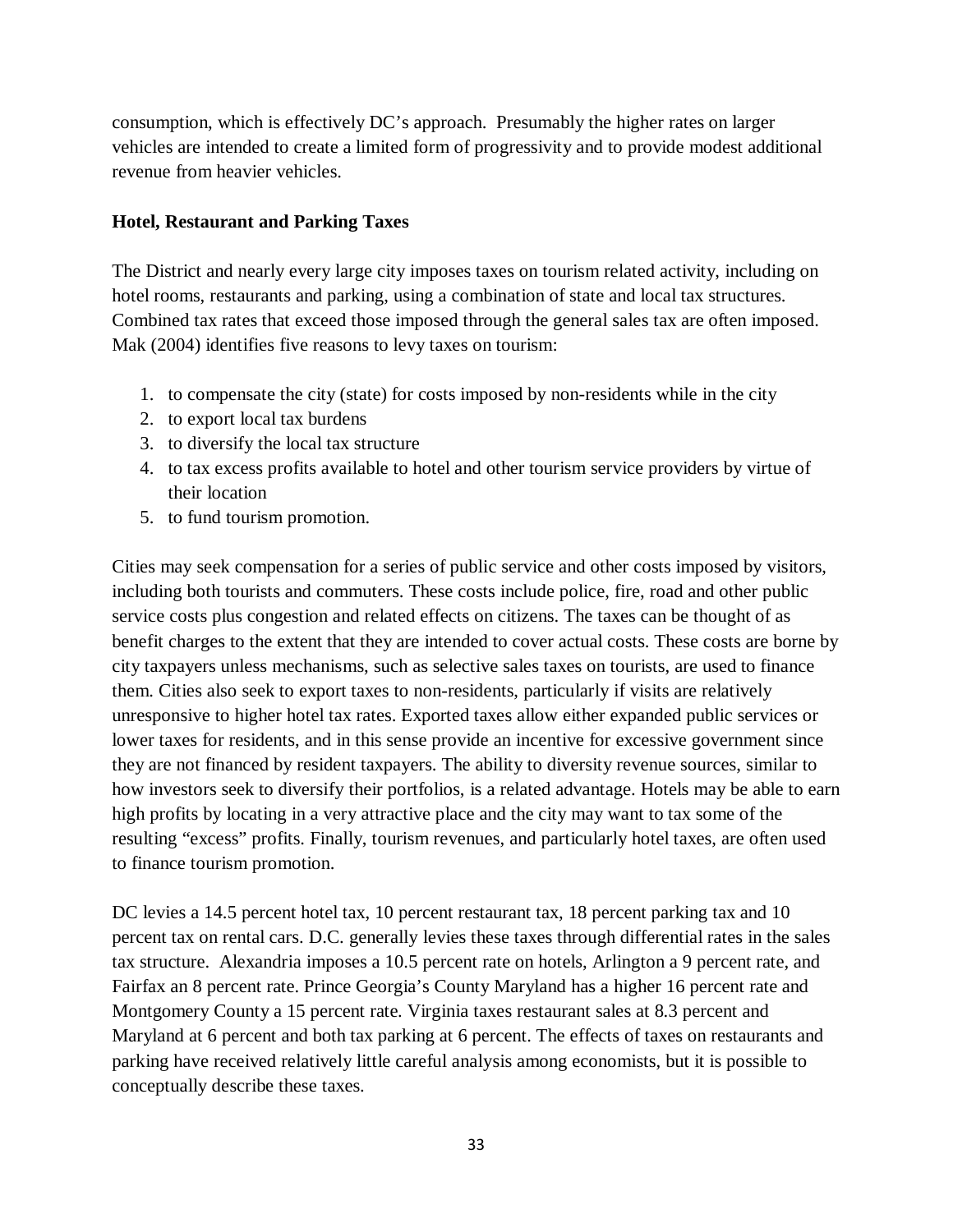No sources compiles data on hotel, restaurant and parking tax rates across jurisdictions, so the rates must be found separately for individual states or local governments. Table 1 provides hotel tax rates for selected large cities across the U.S. The rates in other cities are generally a combination of a state sales tax rate, a local sales tax rate, and a local occupancy tax, though there are a wide range of different structures. D.C.'s rate is tied for  $10<sup>th</sup>$  highest among the 13 cities in the table. Research has generally found that hotel tax rates can be forward shifted to tourists, suggesting that higher tax rates have relatively little effect on the number of nights stayed in a city, though the taxes may have a greater implication for business and convention travelers and may have greater effects in metropolitan areas where tourists can stay just across a border and avoid some of the tax.<sup>[38](#page-35-0)</sup> Taxes on other forms of amusement are generally harder to shift to consumers and at least some of them are likely to be borne by the seller.

The question arises whether the District has additional capacity to raise its hotel tax rate or its rates on other transient services. Key factors are the effects on tourism in the District, including hotel room nights stayed, restaurant meals purchased, and related consumption, and the effect on tax revenues. An econometric study was not conducted for this paper on how responsive hotel room usage or restaurant meals would be to rate increases so only qualitative comments can be given. The likely conclusion is that the District does not have significant unused capacity to raise rates further on tourism activity, though such decisions are clearly marginal judgments. The District could surely generate some additional tax revenues but this probably would come at the expense of some economic activity in the city. Further, income tax revenues could be reduced if earnings are lowered as tourism activity moves to Maryland or Virginia. The District's rates are approximately as high or higher than other jurisdictions in the metropolitan area and care must be taken to avoid disadvantaging businesses and workers in the District. The exception is Maryland where hotel tax rates are already higher. Higher rates in D.C. would generally expand the differentials on restaurant meals and hotels relative to Virginia. Limited capacity to raise hotel taxes might exist given the high rates in Maryland but the differential with Virginia would grow. The Table suggests that D.C.'s hotel tax is generally in line with other large cities, though some impose rates as much as 2.5 percent higher (or 2.0 percent lower). Cities in the Table with higher rates than the District are generally located in the interior of a state without the significant cross state competitive effects that could arise for the District, particularly with Virginia. Thus, care should be taken for any significant rate increases.

Similarly, the District imposes higher taxes on restaurant food (10 percent) than do neighboring states (Virginia, 8.3 percent, and Maryland, 6 percent), which lessens the potential for additional rate increases. Parking taxes are likely to have their greatest effects on people who live in the metropolitan area and commute for work or leisure. Greater carpooling and use of the Metro can be expected as tax rates rise, or parking owners will reap less after tax profit.

 $\overline{a}$ 

 $38$  See Mak (2004) for a comprehensive discussion of hotel taxes.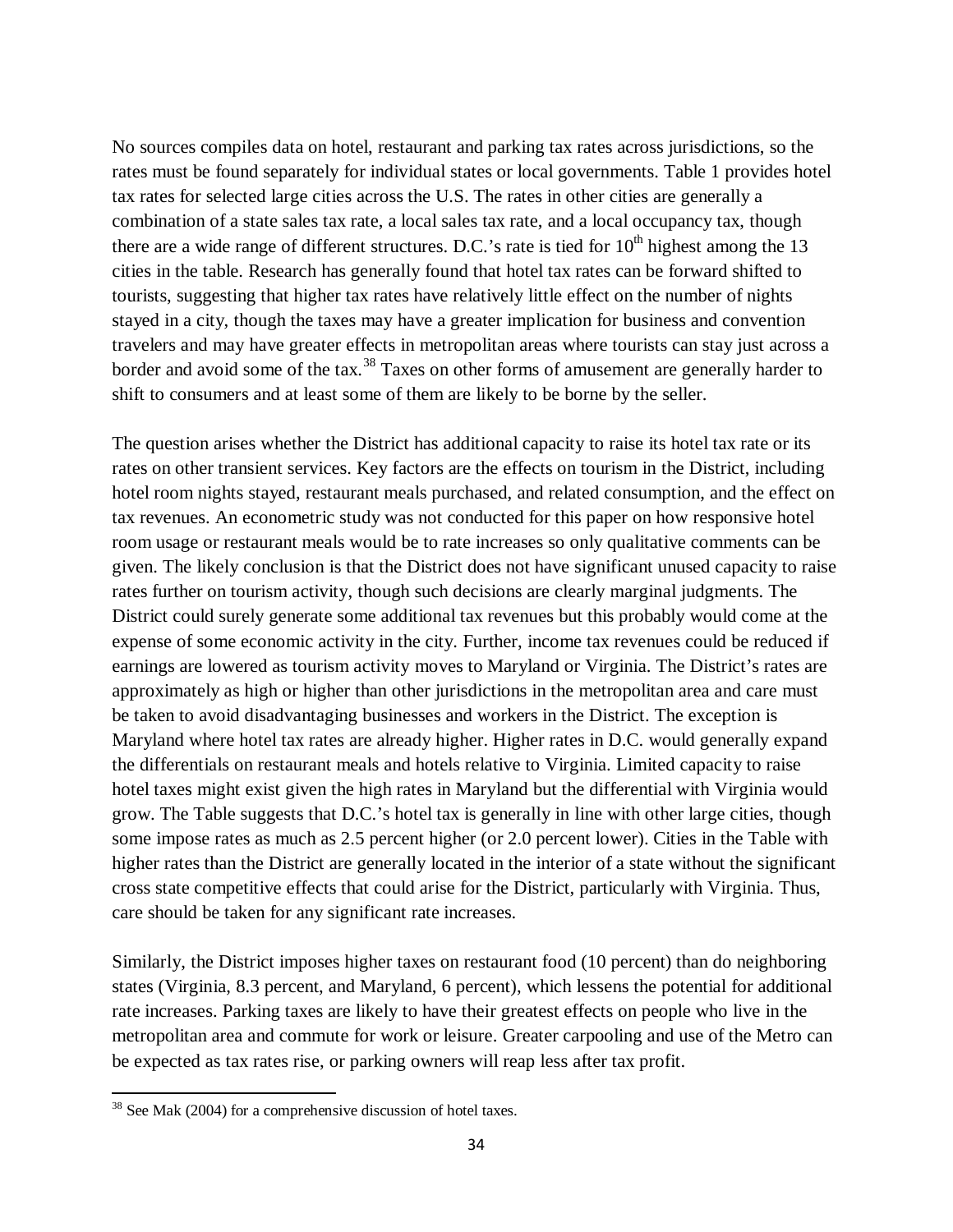## Table 1

| <b>Hotel Tax Rates for Selected Cities</b> |             |  |  |
|--------------------------------------------|-------------|--|--|
| City                                       | Tax Rate    |  |  |
| Atlanta                                    | 16.0%       |  |  |
| <b>Boston</b>                              | 14.95%      |  |  |
| Chicago                                    | 16.4%       |  |  |
| Denver                                     | 14.75%      |  |  |
| Houston                                    | 17.0%       |  |  |
| Los Angeles                                | 15.5%       |  |  |
| Miami                                      | 13.0%       |  |  |
| New York City                              | $14.375%$ + |  |  |
|                                            | \$3.50 room |  |  |
| Orlando                                    | 12.5%       |  |  |
| Philadelphia                               | 14.5%       |  |  |
| Seattle                                    | 15.6%       |  |  |
| San Francisco                              | 17.0%       |  |  |
| Washington, DC                             | 14.5%       |  |  |

Source: Selected websites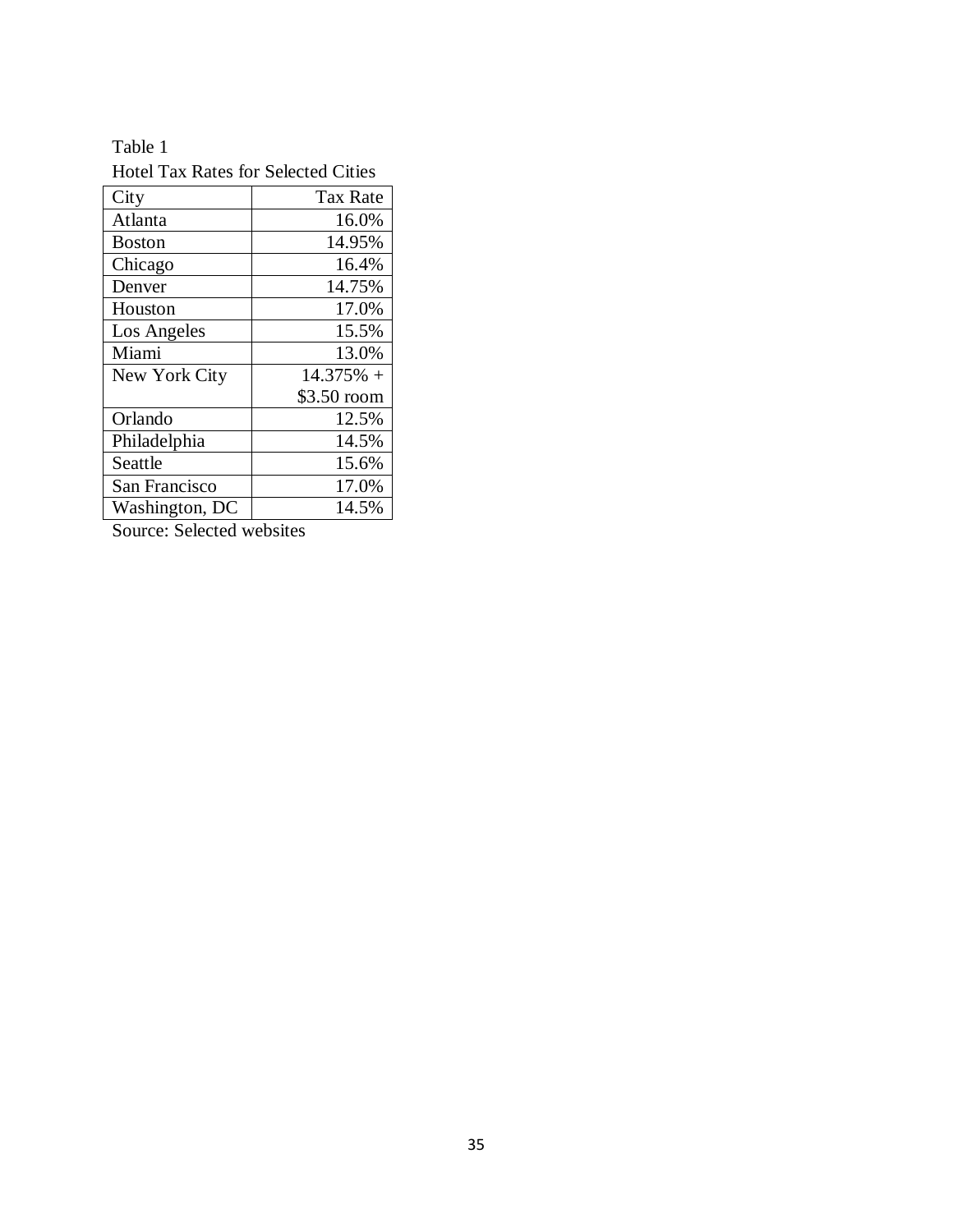#### **6. Policy Options for the Tax Commission**

A series of policy changes that the Tax Commission could consider for the District's sales tax base include:

#### **Taxation of Goods**

- 1. Limit the set of new exemptions for consumer goods.
- 2. Impose the tax on currently not taxed consumer goods such as food for consumption at home and non-prescription drugs.
- 3. Seek business purchases to exempt.

#### **Taxation of Services**

Identify currently untaxed consumer services that could be included in the tax base such as:

- o Construction contractors
- o Carpentry and other construction related services
- o Storage of household goods
- o Mini-storage
- o Water for consumption at home
- o Barber and beautician services
- o Carpet and upholstery cleaning
- o Health clubs and tanning studios
- o Carwashes
- o Bowling alleys and billiard parlors

#### **Taxation of Remote Sales**

Significant improvements in the District's ability to collect tax on remote sales await Congressional action. Congress can regulate interstate commerce, so it can enact legislation that allows states to require remote firms to collect the tax. Steps the District can consider in the interim include:

- 1. Support passage of the Marketplace Fairness Act, the federal law allowing states to require remote firms to collect their sales tax.
- 2. Become a full member of the Streamlined Sales and Use Tax Agreement to support reform and ultimately allow the District to implement the Marketplace Fairness Act.
- 3. Add a line to the personal income tax return allowing residents to easily remit their use tax obligations.
- <span id="page-35-0"></span>4. Expand the definition of nexus using approaches such as click through nexus.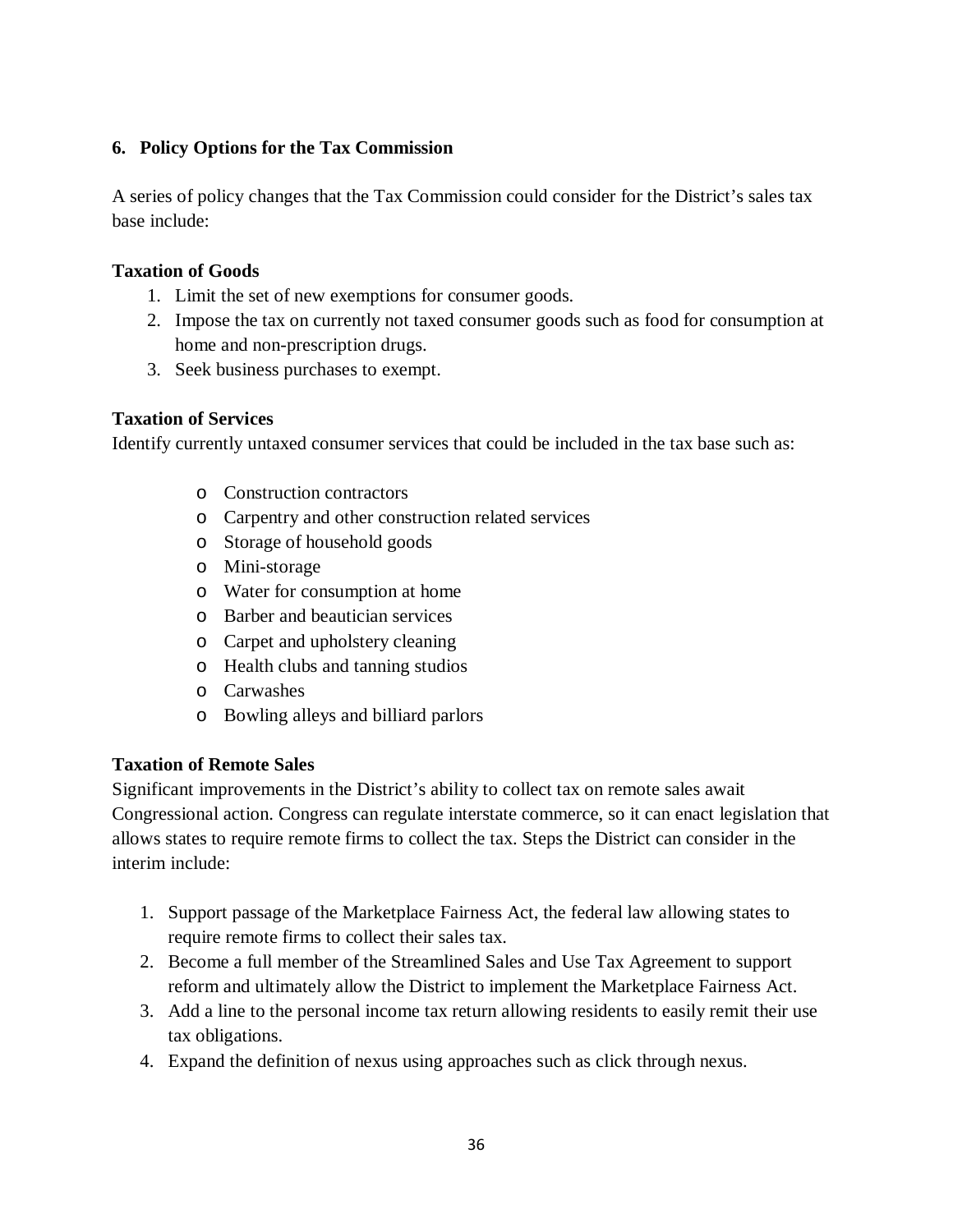## **Excise Taxes**

The District's overall taxation of alcohol and tobacco is generally high on the standards of neighboring states and often relative to many other states. DC has limited capacity to raise rates on hotel rooms, restaurant purchases and parking given that rates are generally high relative to neighboring states.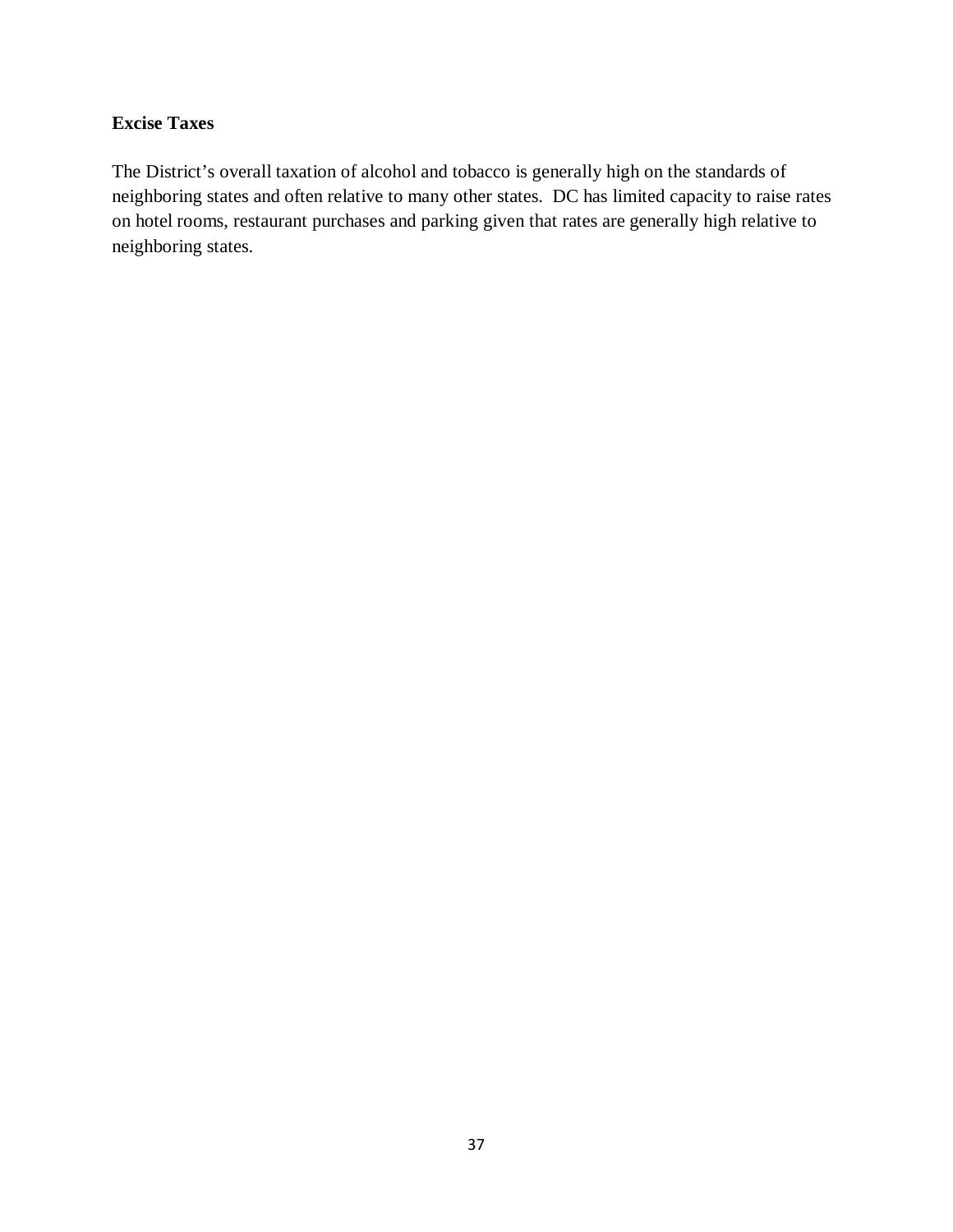#### **7. References:**

Besley, Timothy J. and Harvey S. Rosen. 1999. Sales taxes and prices: An empirical analysis, *National Tax Journal* 52 (2): 157-178, June.

Bruce, Donald, John Deskins, and William F. Fox. 2007. "On the Extent, Growth and Efficiency Consequences of State Business Tax Planning," forthcoming in *Corporate Income Taxation in the 21st Century,* Alan Auerbach, James Hines, and Joel Slemrod, editors, Cambridge University Press.

Bruce, Donald, William F. Fox, and LeAnn Luna. 2009. "State and Local Sales Tax Revenue Losses from E-commerce," *State Tax Notes*, May 18.

Bruce, Donald, William F. Fox, and LeAnn Luna. 2012. "The Effect of State Tax Policies on Where E-Tailers Collect Sales Tax," Paper presented at the Annual Conference of the National Tax Association, Nov. 18, draft.

Robert Cline, Andrew Phillips and Thomas Neubig. 2013. "What's Wrong with Taxing Business Services," *State Tax Notes*, April 23, pp. 311-324.

Carroll, Robert and Michael Wasylenko, "Do State Business Climates Still Matter – Evidence of a Structural Change," *National Tax Journal* 47 (1): 19-37, March 1994.

Council on State Taxation and Ernst & Young, *Total State and Local Business Taxes*, July 2012.

Fox, William F. 2006. Hawaii's General Excise Tax: Should the Base Be Changed? Report Prepared for the 2005-2007 Hawaii Tax Review Commission, October 4.

Goolsbee, Austan, Michael F. Lovenheim, and Joel Slemrod. 2010. "Playing with Fire: Cigarettes, Taxes and Competition from the Internet." American Economic Journal: Economic Policy 2(1):131-54.

Hawkins, Richard. 2002**. "**Popular Substitution Effects: Excess Burden Estimates for General Sales Taxes," *National Tax Journal* 55 (4): 755-770, December.

Mak, James. 2004. *Tourism and the Economy*, University of Hawaii Press: Honolulu.

Merriman David and Mark Skidmore. "Did Distortionary Sales Taxation Contribute to the Growth of the Service Sector," *National Tax Journal* 53 (1): 125-142, March 2000.

Poterba, James. 1996. "Retail Price Reactions to Changes in State and Local Sales Taxes," *National Tax Journal* 44 (2): 165-76, June.